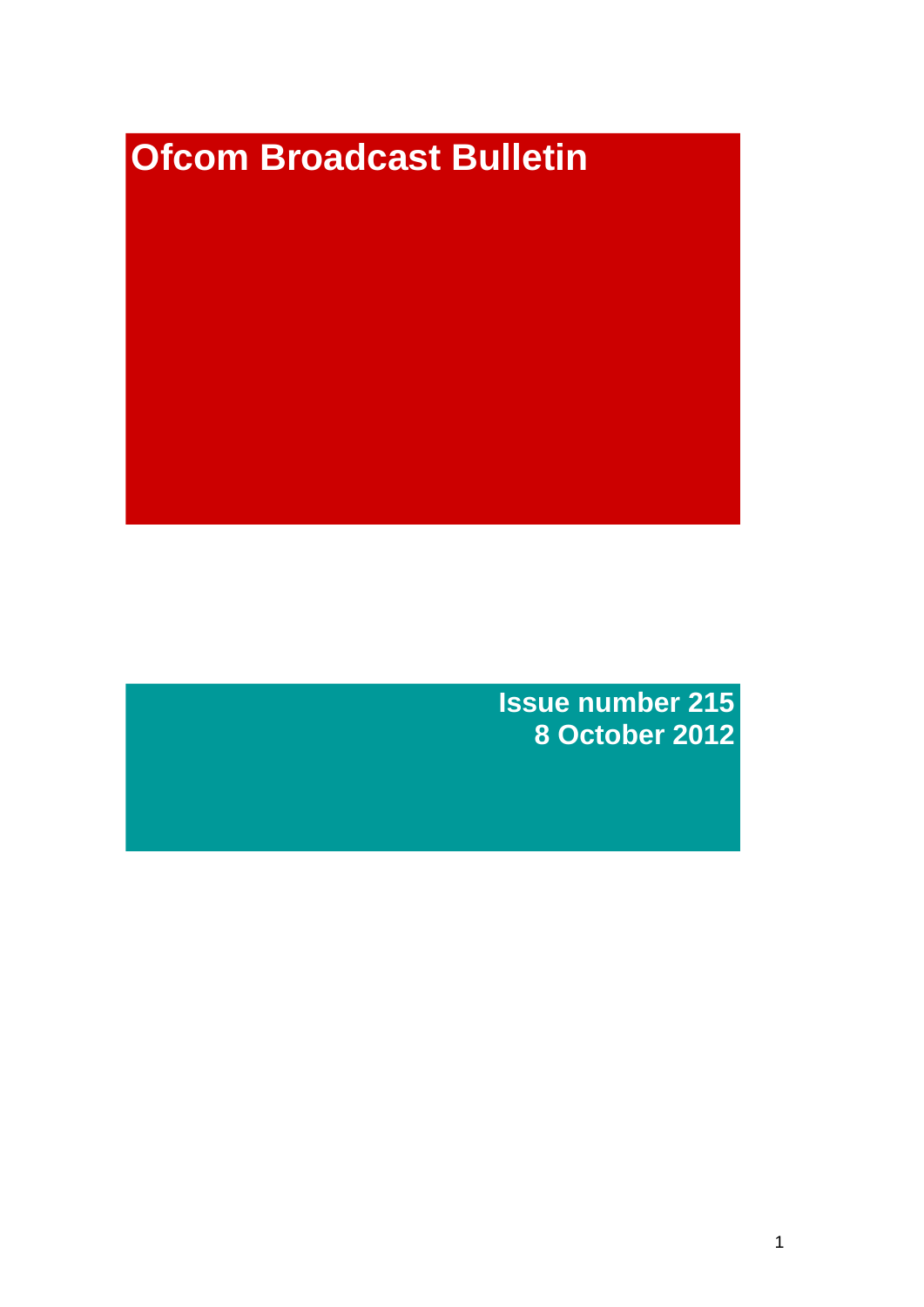# **Contents**

| Introduction                                                                                                                       | 3  |
|------------------------------------------------------------------------------------------------------------------------------------|----|
| <b>Standards cases</b>                                                                                                             |    |
| In Breach                                                                                                                          |    |
| <b>Chat Box</b><br>Chat Box, 6 July 2012, 21:23                                                                                    | 4  |
| <b>Bombardier's sponsorship of Primetime</b><br>Dave, June to September 2012, various dates and times                              | 7  |
| <b>Resolved</b>                                                                                                                    |    |
| Currys' and PC World's sponsorship of<br>Ian Wright's Rock N Roll Football<br>Absolute Radio, 8 June to 1 July 2012, various times | 10 |
| <b>Advertising Scheduling cases</b>                                                                                                |    |
| In Breach                                                                                                                          |    |
| <b>Advertising minutage</b><br>ARY QTV, 26 May 2012, 06:00                                                                         | 14 |
| <b>Fairness and Privacy cases</b>                                                                                                  |    |
| Not Upheld                                                                                                                         |    |
| <b>Complaint by Mrs Sandra Geddes</b><br>The Secret Millionaire, Channel 4, 11 June 2012                                           | 16 |
| <b>Other Programmes Not in Breach</b>                                                                                              | 20 |
| <b>Complaints Assessed, Not Investigated</b>                                                                                       | 21 |
| <b>Investigations List</b>                                                                                                         | 27 |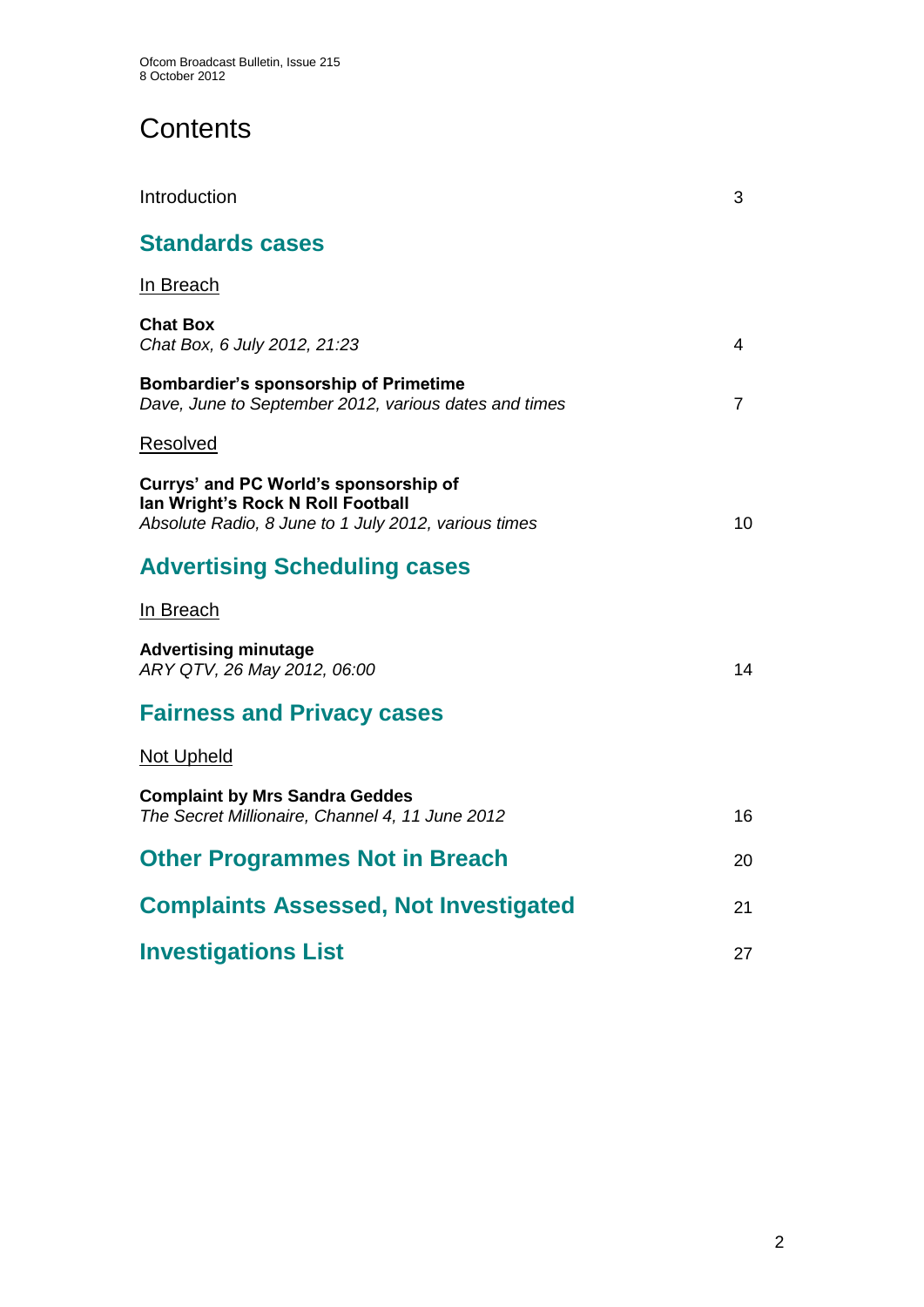# **Introduction**

Under the Communications Act 2003, Ofcom has a duty to set standards for broadcast content as appear to it best calculated to secure the standards objectives<sup>1</sup>, Ofcom must include these standards in a code or codes. These are listed below.

The Broadcast Bulletin reports on the outcome of investigations into alleged breaches of those Ofcom codes, as well as licence conditions with which broadcasters regulated by Ofcom are required to comply. These include:

- a) Ofcom's Broadcasting Code ("the Code"), which, can be found at: [http://stakeholders.ofcom.org.uk/broadcasting/broadcast-codes/broadcast-code/.](http://stakeholders.ofcom.org.uk/broadcasting/broadcast-codes/broadcast-code/)
- b) the Code on the Scheduling of Television Advertising ("COSTA") which contains rules on how much advertising and teleshopping may be scheduled in programmes, how many breaks are allowed and when they may be taken. COSTA can be found at:

[http://stakeholders.ofcom.org.uk/broadcasting/broadcast-codes/advert-code/.](http://stakeholders.ofcom.org.uk/broadcasting/broadcast-codes/advert-code/)

- c) certain sections of the BCAP Code: the UK Code of Broadcast Advertising, which relate to those areas of the BCAP Code for which Ofcom retains regulatory responsibility. These include:
	- the prohibition on 'political' advertising;
	- sponsorship and product placement on television (see Rules 9.13, 9.16 and 9.17 of the Code) and all commercial communications in radio programming (see Rules 10.6 to 10.8 of the Code);
	- 'participation TV' advertising. This includes long-form advertising predicated on premium rate telephone services – most notably chat (including 'adult' chat), 'psychic' readings and dedicated quiz TV (Call TV quiz services). Ofcom is also responsible for regulating gambling, dating and 'message board' material where these are broadcast as advertising<sup>2</sup>.

The BCAP Code is at: <http://www.bcap.org.uk/Advertising-Codes/Broadcast-HTML.aspx>

d) other licence conditions which broadcasters must comply with, such as requirements to pay fees and submit information which enables Ofcom to carry out its statutory duties. Further information on television and radio licences can be found at:<http://licensing.ofcom.org.uk/tv-broadcast-licences/> and [http://licensing.ofcom.org.uk/radio-broadcast-licensing/.](http://licensing.ofcom.org.uk/radio-broadcast-licensing/)

Other codes and requirements may also apply to broadcasters, depending on their circumstances. These include the Code on Television Access Services (which sets out how much subtitling, signing and audio description relevant licensees must provide), the Code on Electronic Programme Guides, the Code on Listed Events, and the Cross Promotion Code. Links to all these codes can be found at: <http://stakeholders.ofcom.org.uk/broadcasting/broadcast-codes/>

It is Ofcom's policy to describe fully the content in television and radio programmes that is subject to broadcast investigations. Some of the language and descriptions used in Ofcom's Broadcast Bulletin may therefore cause offence.

<sup>1</sup>  $1$  The relevant legislation is set out in detail in Annex 1 of the Code.

 $2$  BCAP and ASA continue to regulate conventional teleshopping content and spot advertising for these types of services where it is permitted. Ofcom remains responsible for statutory sanctions in all advertising cases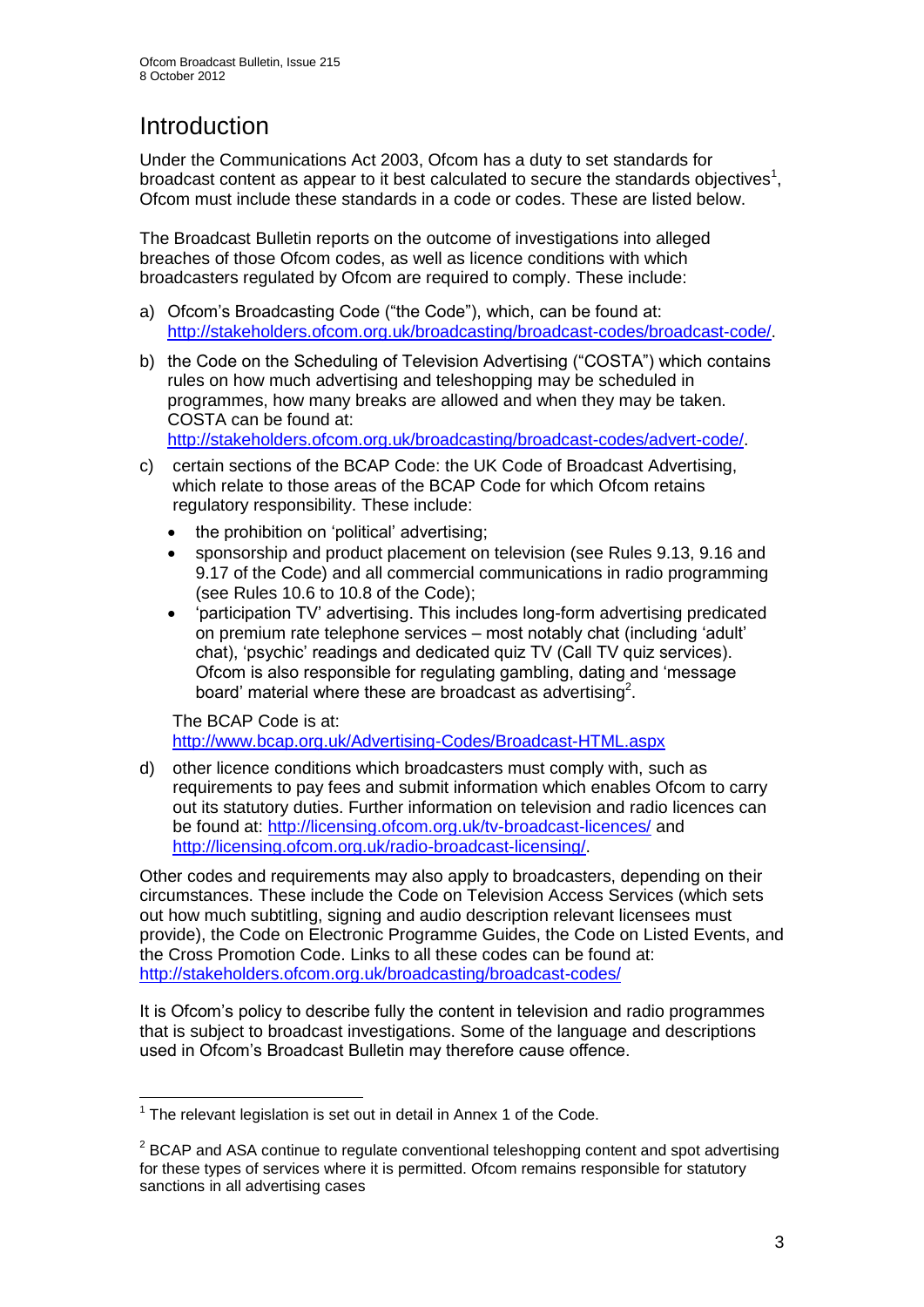# **Standards cases**

## **In Breach**

## **Chat Box** *Chat Box, 6 July 2012, 21:23*

## **Introduction**

Chat Box is an interactive chat messaging service that broadcasts on the Sky digital satellite television platform. Viewers are invited to send messages via premium rate text message to participate in either a private exchange with another user or the textbased conversation shown on screen. The on screen conversation is moderated and hosted by a 'text jockey'. There is also the option for users to send pictures and voice messages to the service so that they can be displayed or aired at various times. The licence for this service is held by 4D Interactive Limited ("the Licensee" or "4D Interactive").

Interactive chat services predicated on premium rate telephony are classified as teleshopping services and so are regulated under the BCAP Code.

Ofcom received a complaint about offensive references to cancer made by one of Chat Box's text jockeys. The text jockey made various comments to one of the users of Chat Box about another user he had encountered on another interactive chat messaging service (who had been purporting to be the text jockey and with whom the text jockey had had various arguments via on-screen texts).

When viewing the material, Ofcom noted the following exchange between the text jockey and a user (as transcribed and provided by the Licensee):

| User:        | "at this moment you are texting in2 a dating channel whilst working<br>4 cb [Chat Box] lol x".                                                                                                                                                      |
|--------------|-----------------------------------------------------------------------------------------------------------------------------------------------------------------------------------------------------------------------------------------------------|
| Text jockey: | "what?"                                                                                                                                                                                                                                             |
| User         | "someone with your nick is on dc [a dating channel] telling the tj<br>[text jockey] that they are also a tj [text jockey] x".                                                                                                                       |
| Text Jockey: | "lol he [the user of the other interactive chat messaging service] is<br>such a racist, he was calling me an asian recently but not thinking<br>that as im not a racist i wouldnt care what i was called, the little<br>BNP boy what a loser HAHA". |
| Text Jockey: | "sorry guys and dolls ! Its jsut that our resident moron is being<br>racist on a lesser channel and pretending to be me haha".                                                                                                                      |
|              | The text jockey then made the following remarks:                                                                                                                                                                                                    |
| Text Jockey: | "lol it shows what a ghastly racist he is, i hope he gets cancer!,<br>seriously i do :) cancer!"                                                                                                                                                    |
| Text Jockey: | "It was when he was saying I was an asain texting in filthy racist<br>stuff - when i first used spray in jan and he ran to dc, that day he                                                                                                          |

*said i was an asain but using it in a racist way, its so sad that*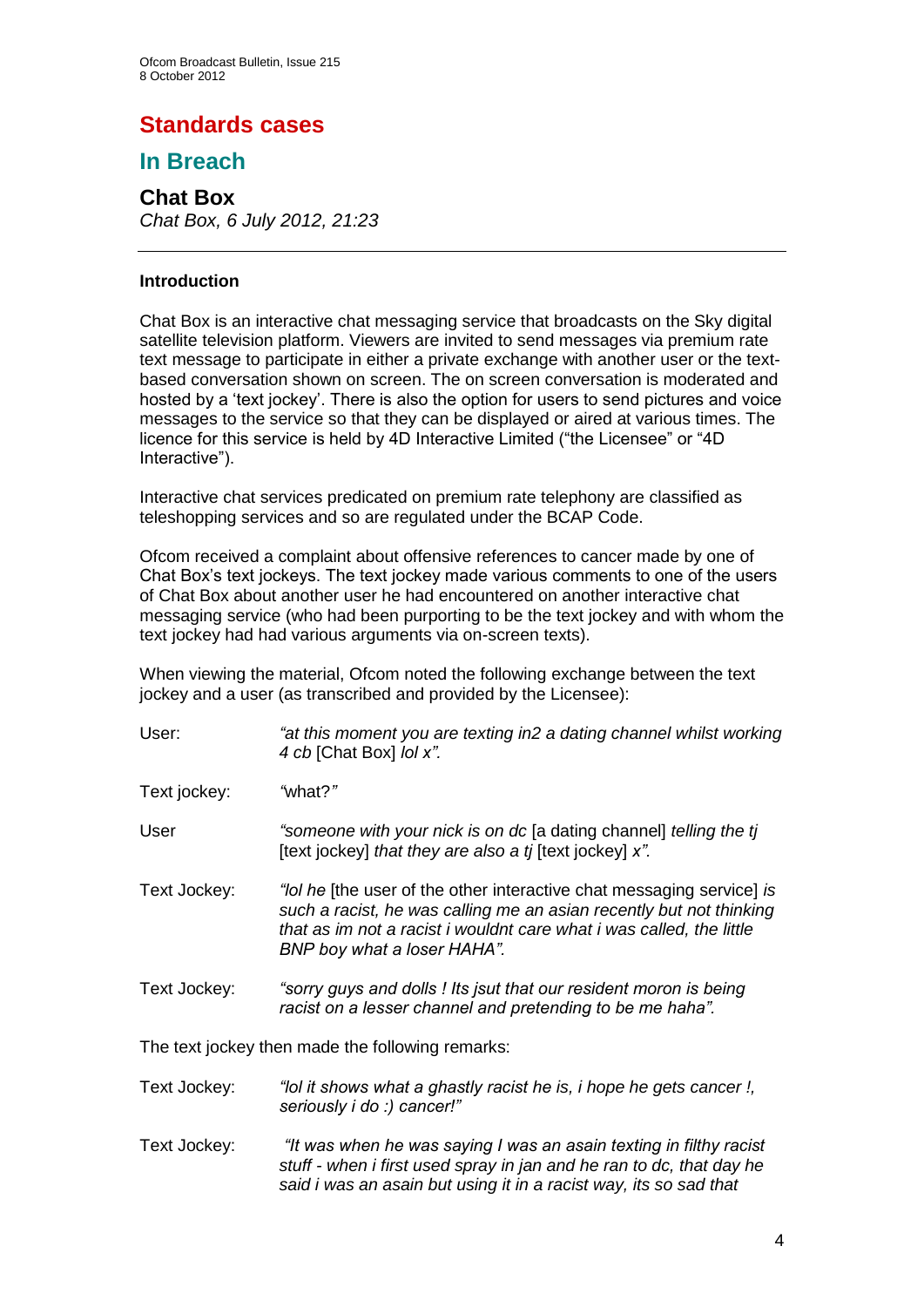*people like him are still alive, and also shows that he thinks using that word is hiw worst insuly, seriously cancer is too good for vermin like that. In more enlightened times he would have been dragged out his house and shot haha".*

- Text Jockey: *"We are having a right laugh about it but its underlined how i have been right all along :) cancer is too good for him".*
- Text Jockey: *"lol banger 88 i hope he gets cancer".*
- Text Jockey: *"It's an evil disease and he needs a lil touch of it, In more enlightened times he would have been stoned to death haha, I have to say that I cannot defend the jaw dropping racism he sends me daily, but its a reflection on him no one else, having the most ghastly disease on earth might be a leveller for people like him, showing him what a waste his life has been".*

Ofcom considered the material raised issues warranting investigation under Rule 4.2 of the BCAP Code, which states:

"Advertisements must not cause serious or widespread offence against generally accepted moral, social or cultural standards."

Ofcom therefore sought comments from 4D Interactive as to how the material complied with this rule.

## **Response**

The Licensee said it takes compliance very seriously and that this was demonstrated by its good compliance record and the measures it has in place to ensure content is not of a criminal, defamatory, racial or offensive nature. This included regular reviews of its moderation guidelines and an eight hour training programme courses for all text jockeys. Additionally, 4D Interactive said that text jockeys' content is regularly checked by other colleagues. The Licensee considered that the failure of compliance in this "one exceptional incident" should not overshadow the overall effectiveness of the compliance arrangements it has in place.

The Licensee acknowledged that the comments relating to cancer should not under any circumstances have been broadcast and "unreservedly apologised". It explained that the text jockey concerned had allowed himself to be provoked by the conduct of the user of the other messaging service.

The Licensee said the text jockey concerned, who had been employed by 4D Interactive as a moderator for over five years, expressed his regret for the incident and unreservedly apologised for any offence caused. The text jockey also posted a message on screen to this effect:

*"... What I was trying to do is show that by saying something awful in a text can hurt and be unsavoury. I would never wish any harm on anyone at all, what i wanted to achieve is to show him others feel when they recive things*  like that. I would never want to harm anyone here or wish them any malice i *only wish everyone on cb* [Chat Box] *felt that way. By saying something heinous on screen is my attempt to break that wall that i feel some ppl cant see through – a opening into how others see their messages. For any*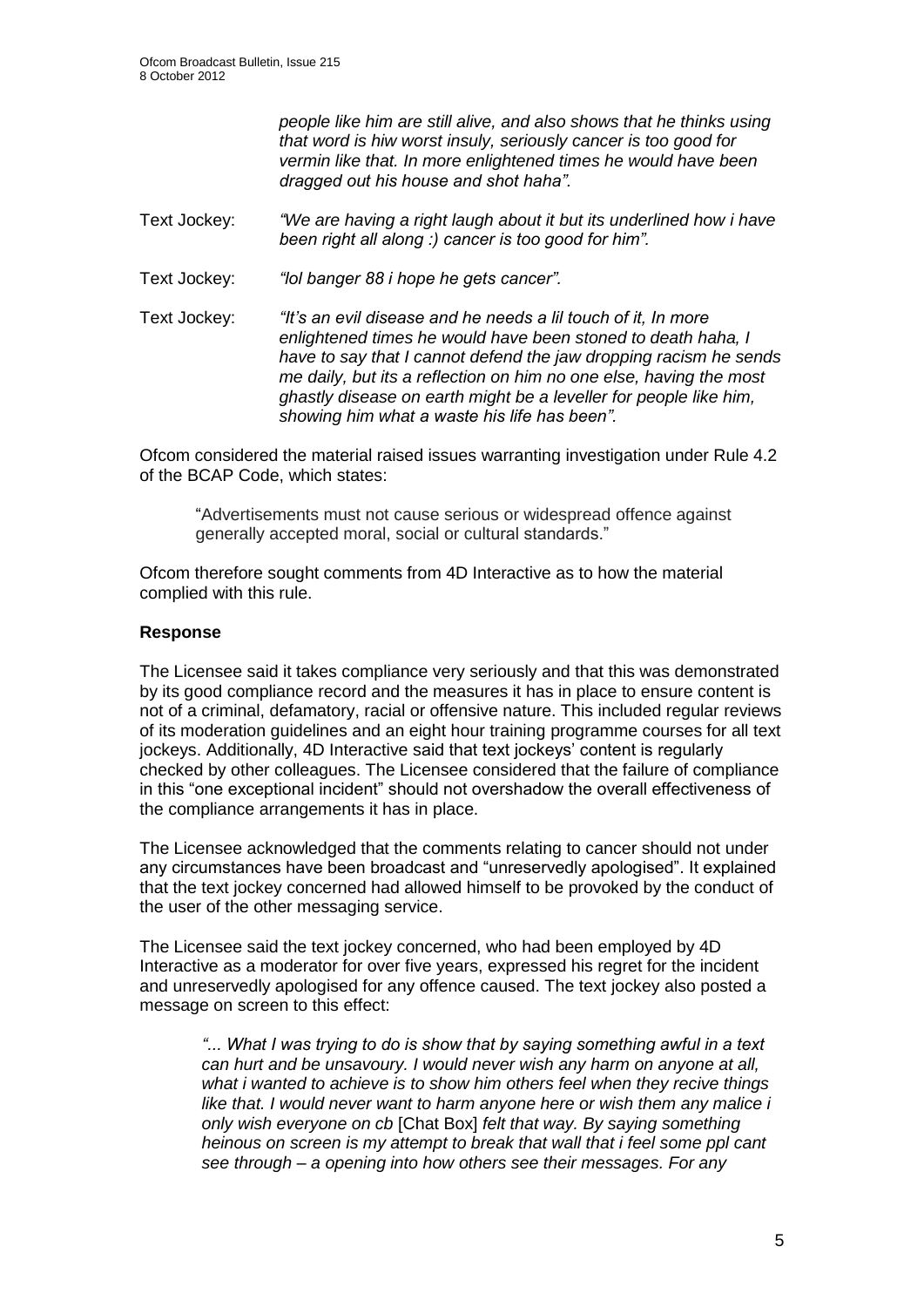*offence i apologise but i was tring to make a very firm point about things going too far on here, peace OUT".*

4D Interactive explained that the text jockey wanted *to "show him* [the customer] *how others feel when they receive things like that".* 

The Licensee said that an internal investigation commenced in the days after the incident. Following this investigation, the text jockey left the employment of 4D Interactive and refresher training was provided to all relevant staff.

### **Decision**

Under the Communications Act 2003, Ofcom has a duty to set standards for broadcast content as appear to it best calculated to secure the standards objectives, one of which is that "the inclusion of advertising which may be misleading, harmful or offensive in television and radio services is prevented". These standards objectives are contained in the BCAP Code.

When setting and applying standards in the BCAP Code to provide adequate protection to members of the public from serious or widespread offence, Ofcom must have regard to the need for standards to be applied in a manner that best guarantees an appropriate level of freedom of expression in accordance with Article 10 of the European Convention of Human Rights, as incorporated in the Human Rights Act 1998. However, the advertising content of chat services has much less latitude than is typically available to editorial material in respect of context and narrative. The primary intent of advertising is to sell products and services, and consideration of acceptable standards will take that context into account.

Rule 4.2 of the BCAP states that advertising content "must not cause serious or widespread offence against generally accepted moral, social or cultural standards."

Ofcom noted the Licensee's acknowledgement that the material was unsuitable for broadcast. We also took account of 4D Interactive's good compliance history and the measures it took to address the issues raised by this case in the form of an on air apology and extra compliance training for its staff. However, it was clear to Ofcom that the text jockey's repeated remarks in text wishing that the customer "gets cancer" had the potential to cause serious or widespread offence against generally accepted standards. Ofcom considered that it was unacceptable for the text jockey, representing the Licensee, to make comments of this nature. The material therefore breached Rule 4.2 of the BCAP Code.

Ofcom was concerned that the text jockey considered these comments acceptable for broadcast despite previous compliance training and his previous and extensive experience as a moderator.

#### **Breach of BCAP Rule 4.2**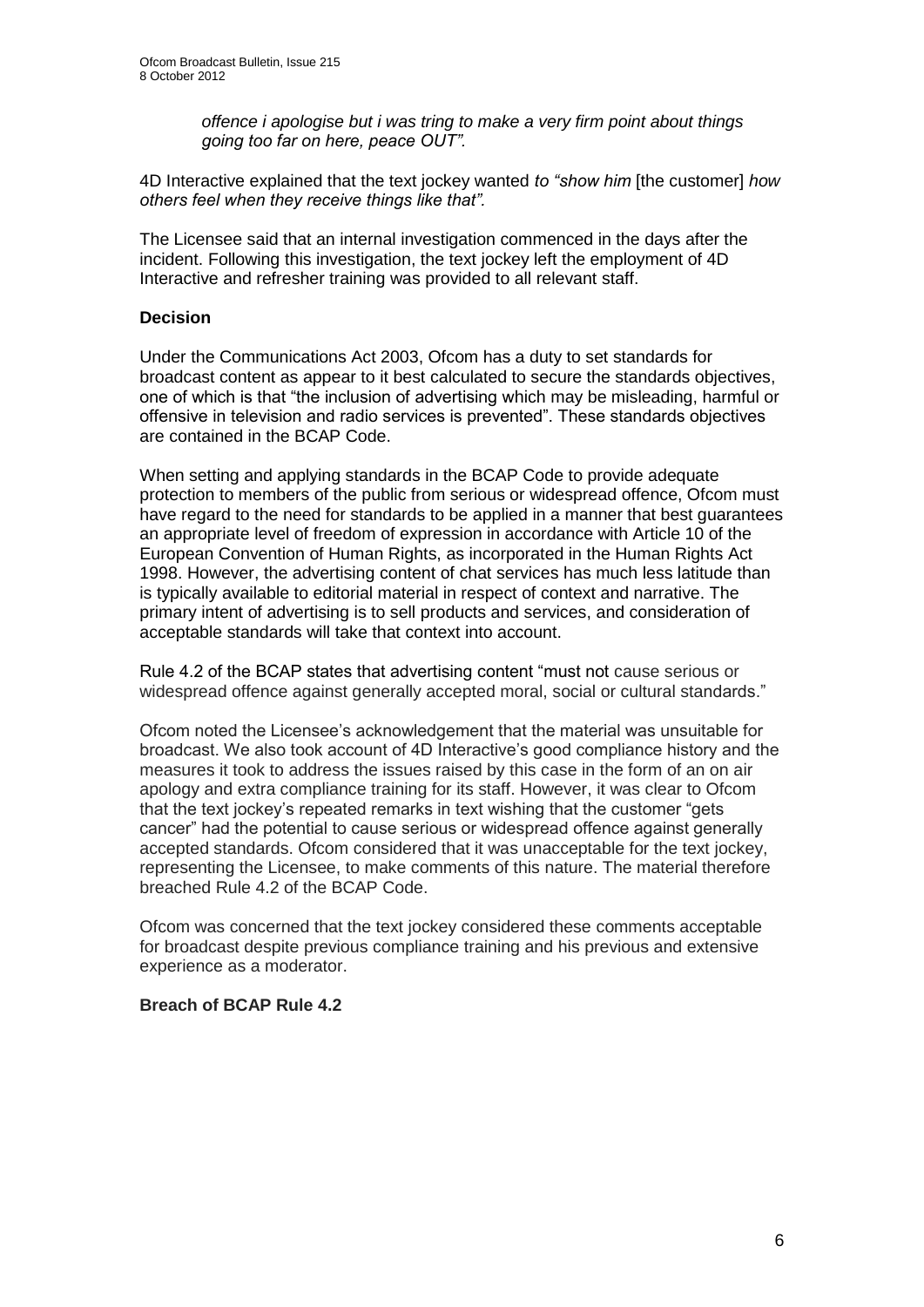# **In Breach**

## **Bombardier's sponsorship of Primetime**

*Dave, June to September 2012, various dates and times*

## **Introduction**

1

A total of 13 complainants contacted Ofcom about a sponsorship credit broadcast on Dave which appeared to link the alcohol brand Bombardier with a sexual act.

*Dave* is a well established television channel which attracts a predominately male adult audience. It airs programmes such as *Mock the Week*, *Top Gear*, *Peep Show* and *Have I got News for You*.

Wells Bombardier is an English beer, produced by Wells and Young Brewery. The beer is promoted in an advertising campaign featuring the Bombardier character who is very similar to the "Lord Flashheart" character from the comedy series *Blackadder.*  The characters of both Lord Flashheart and the Bombardier are played by comedian Rik Mayall. The Bombardier is portrayed as a legendary soldier, successful on the battlefield and with women. Both the beer and the character of the Bombardier are described in this campaign by the tagline 'English, ever reliable and damn tasty'.

The same character also featured in the Bombardier sponsorship campaign on Dave. The credit complained about was called 'The Sweet Kiss of Summer!' ("the 'summer kiss' credit"). It showed the Bombardier seated and partially covered by a blanket on a battlefield. The Bombardier then looked at the camera and said: *"Ah, the sweet kiss of Summer"* followed by a woman appearing from the Bombardier's lap under the blanket, at which point the Bombardier looked at her and said: *"hello Summer"*. The woman looked at the Bombardier, smiled and laughed and went back under the blanket into the Bombardier's lap. The implication was that the woman had been performing oral sex on the Bombardier.

Ofcom considered that the sponsorship credit raised issues warranting investigation under Rule 9.17 of the Code which states:

"Sponsorship must comply with both the content and scheduling rules that apply to television advertising."

The BCAP Code<sup>1</sup> sets out the rules that apply to all advertisements and states at Rule 19.6:

"Advertisements must not link alcohol with sexual activity, sexual success or seduction or imply that alcohol can enhance attractiveness. That does not preclude linking alcohol with romance or flirtation."

We therefore sought formal comments from the UKTV Network operated by UK Channel Management Limited ("UKTV" or "the Licensee") on how this credit complied with the relevant rules.

<sup>&</sup>lt;sup>1</sup> The BCAP Code is available at:<http://bcap.org.uk/The-Codes/BCAP-Code.aspx>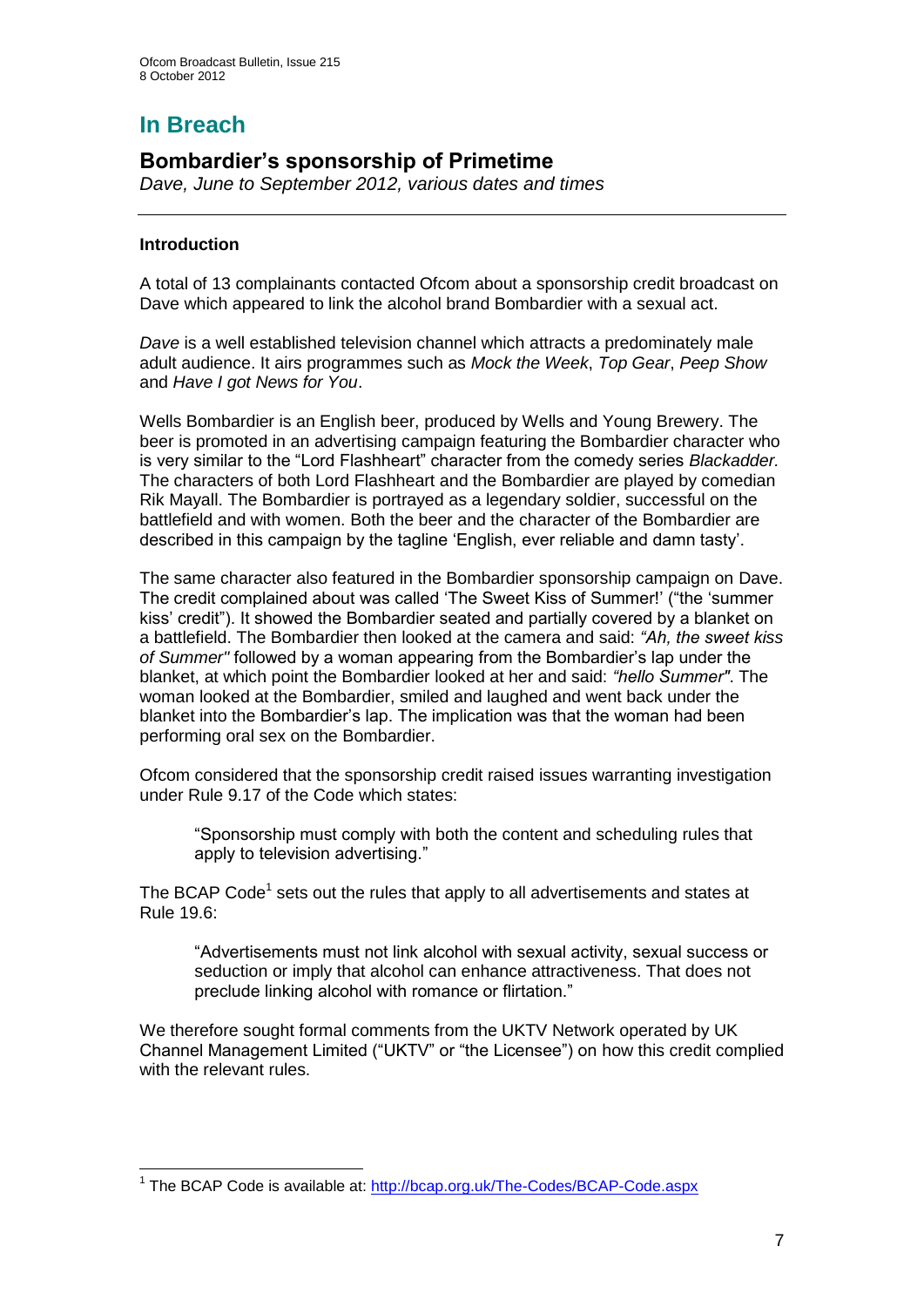## **Response**

The Licensee said that it was mindful of the rules surrounding the advertising of alcoholic products. However it stated that the Bombardier sponsorship credits "were in no way insinuating the Bombardier's success with women, or his courageousness on the battlefield, are linked to the consumption of alcohol".

The Licensee explained that the character of the Bombardier was portrayed as a charismatic rogue and his characteristics used to comic effect "without it ever being suggested he needs to consume any alcohol: he is a caricature, an embodiment of the brand, and this was regarded as a perfect fit for the Primetime strand of the programming on Dave".

UKTV argued that the primary focus of the sponsorship credits was the Bombardier character himself, how the scripts link him to the sponsored content and how the tagline 'English, ever reliable and damn tasty' linked to the channel.

The Licensee submitted that the 'summer kiss' credit was a visual play on words and was clearly intended to be humorous. Further UKTV argued that Dave attracts an adult male audience who it believed would consider the credits to be "...amusing, ridiculous, cartoonish moments...". In its view the treatment of this sponsorship credit is "utterly fantastical and removed from reality and features an already established character that exists as a symbol for values of the brand".

UKTV noted that rules about the advertising of alcohol serve to protect vulnerable viewers, but that it did not consider the audience would take the situation seriously and link the behaviour displayed by the Bombardier with the consumption of alcohol.

UKTV observed that in the 'summer kiss' credit the Bombardier is fully clothed and there is no movement under the blanket to demonstrate or suggest any sexual activity. It stated that while "there are many inferences...we do not feel that there is a "link" that alcohol has played a part." UKTV noted that neither character is seen consuming or interacting with alcohol, and suggested "that it is difficult to determine a link [to sexual activity] without any references to alcohol",

In addition, UKTV stated that the Bombardier sponsorship was post-9pm and that the 'summer kiss' credit was given a further timing restriction "due to the risqué content of the script", and that the earliest broadcast was at 10pm on 22 July.

## **Decision**

Under the Communications Act 2003, Ofcom has a statutory duty to set standards for broadcast content as appear to it best calculated to secure the standards objectives, one of which is to ensure "that unsuitable sponsorship is prevented".

Rule 9.17 of the Code states that sponsorship must comply with both the content and scheduling rules that apply to television advertising. Rule 19.6 of the BCAP Code requires that advertisements must not link alcohol with sexual activity, sexual success or seduction, or imply that alcohol can enhance attractiveness.

In this case, we noted the Licensee's argument that the Bombardier character was not seen consuming alcohol in the 'kiss of summer' credit. However, Rule 19.6 of the BCAP Code does not refer specifically to the consumption of alcohol but requires that advertisements must not link alcohol to sexual activity.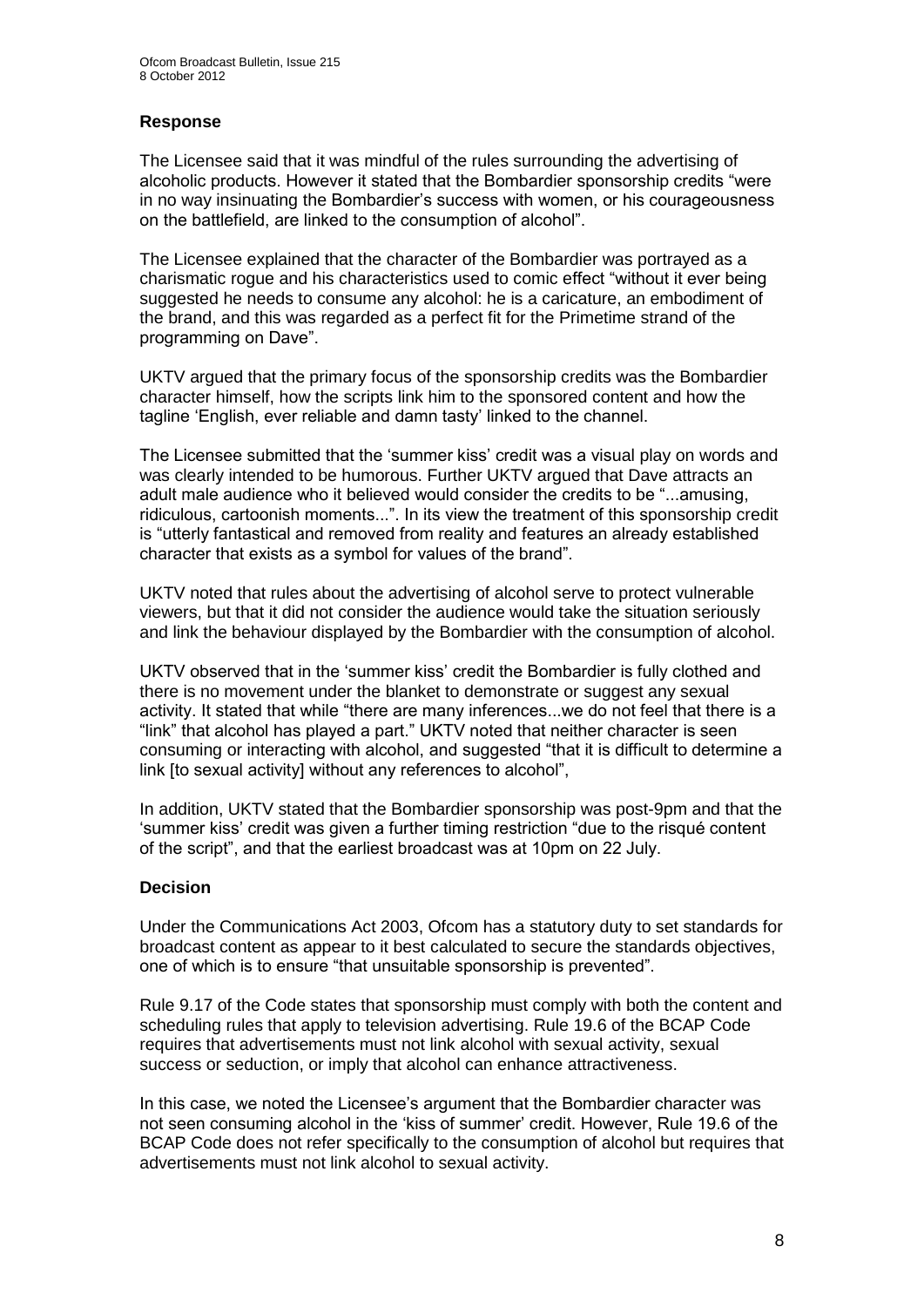Whilst we accepted that the focus of the credit was the Bombardier character, Ofcom considered that this character, the Bombardier brand and Bombardier beer are clearly linked. The character and the product share the same name, and as the Licensee itself acknowledged, the character is presented as symbolising and embodying the brand.

Ofcom concluded therefore that in this sponsorship credit the Bombardier character was intrinsically linked with an alcoholic drink, irrespective of the fact that the characters in the credit were not shown to be consuming alcohol.

Ofcom also considered that the appearance of the woman from under the blanket in the Bombardier's lap, and the script of this credit clearly implied that the woman had been performing oral sex on the Bombardier.

As such, Ofcom considered that this credit linked sexual activity with an alcoholic drink, in breach of Rule 9.17, with reference to Rule 19.6 of the BCAP Code.

## **Breach of Rule 9.17 of the Code, with reference to Rule 19.6 of the BCAP Code**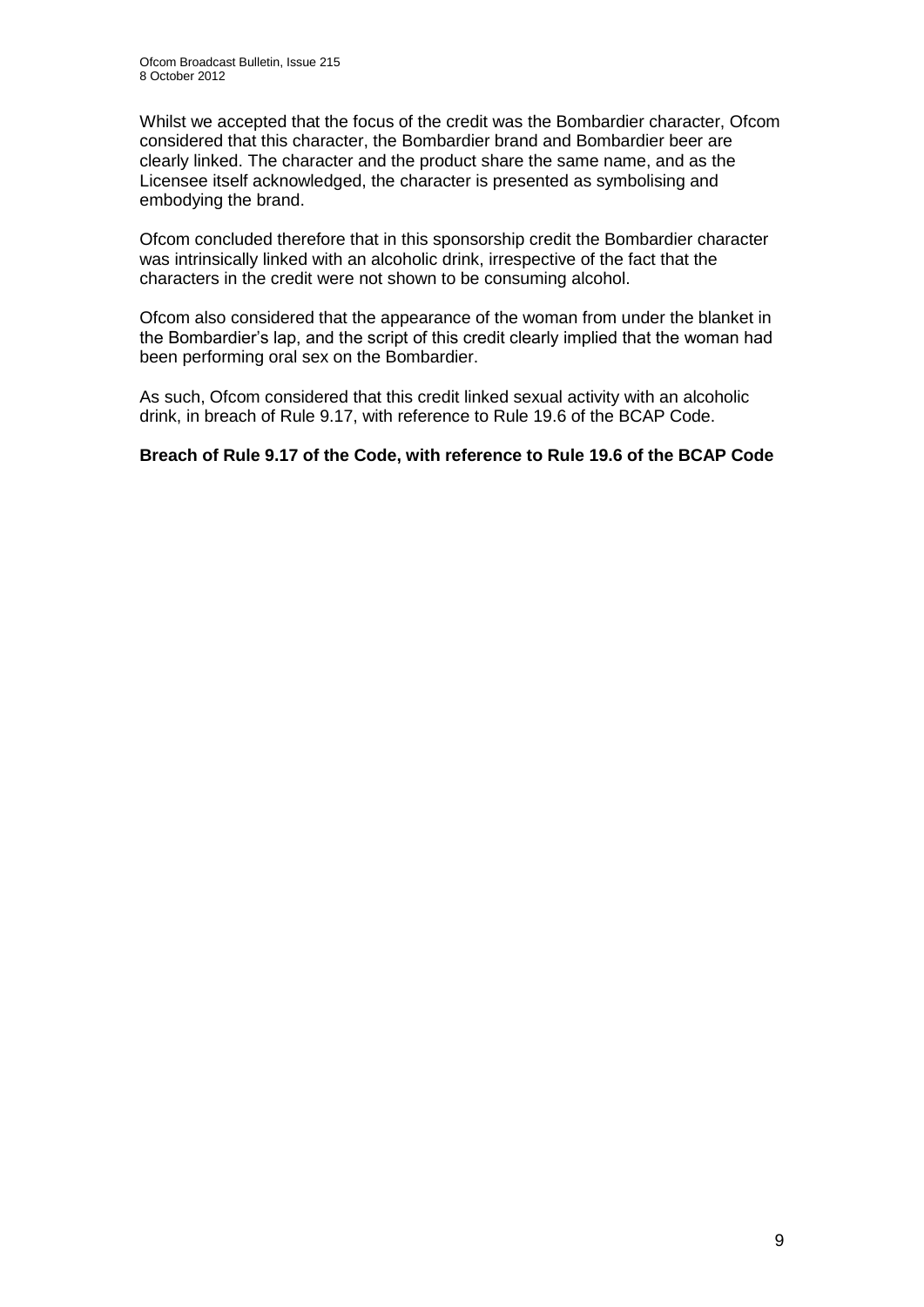## **Resolved**

## **Currys' and PC World's sponsorship of Ian Wright's Rock N Roll Football**

*Absolute Radio, 8 June to 1 July 2012, various times*

## **Introduction**

1

Absolute Radio ("Absolute") is a national radio station providing a rock-oriented service serving 25-44 year-olds. The licence for Absolute is held by TIML Radio Limited ("TIML" or "the Licensee").

*Ian Wright's Rock N Roll Football* was broadcast every day throughout the Euro 2012 football tournament and was sponsored by Currys and PC World ("the sponsor"). Sponsorship credits, which were broadcast in and around the programme and during promotional trails, included (amongst other promotions) the following offer:

*"Don't miss any of the action this Summer with a 60" LED Superscreen Sharp TV, now available under £1,000 at Currys PC World."*

A listener contacted Ofcom after finding he was unable to purchase the television for under £1,000.

Ofcom therefore considered that the material raised issues warranting investigation under the following Code rule:

Rule 10.7 "Commercial references in programming must comply with the advertising content and scheduling rules that apply to radio broadcasting."

The advertising content and scheduling rules that apply to radio broadcasting are set out in the BCAP Code<sup>1</sup>. Ofcom therefore considered that the material also raised issues warranting investigation under the following BCAP Code rules:

- Rule 3.1 "Advertisements must not materially mislead or be likely to do so."
- Rule 3.2 "Advertisements must not mislead consumers by omitting material information...", where "Material information is information that consumers need in context to make informed decisions about whether or how to buy a product or service...".
- Rule 3.9 "Broadcasters must hold documentary evidence to prove claims that the audience is likely to regard as objective and that are capable of objective substantiation. The ASA may regard claims as misleading in the absence of adequate substantiation."
- Rule 3.10 "Advertisements must state significant limitations and qualifications...".

<sup>&</sup>lt;sup>1</sup> The Advertising Standards Authority and Broadcast Committee of Advertising Practice ("BCAP") regulate the content of broadcast advertising, under a Memorandum of Understanding with Ofcom. Specifically, BCAP supervises and reviews the codes that govern the regulation of broadcast advertising. The regulation of commercial references on radio, including sponsorship credits, remains with Ofcom, as such references form part of radio broadcasters' editorial content (i.e. they are not spot advertisements).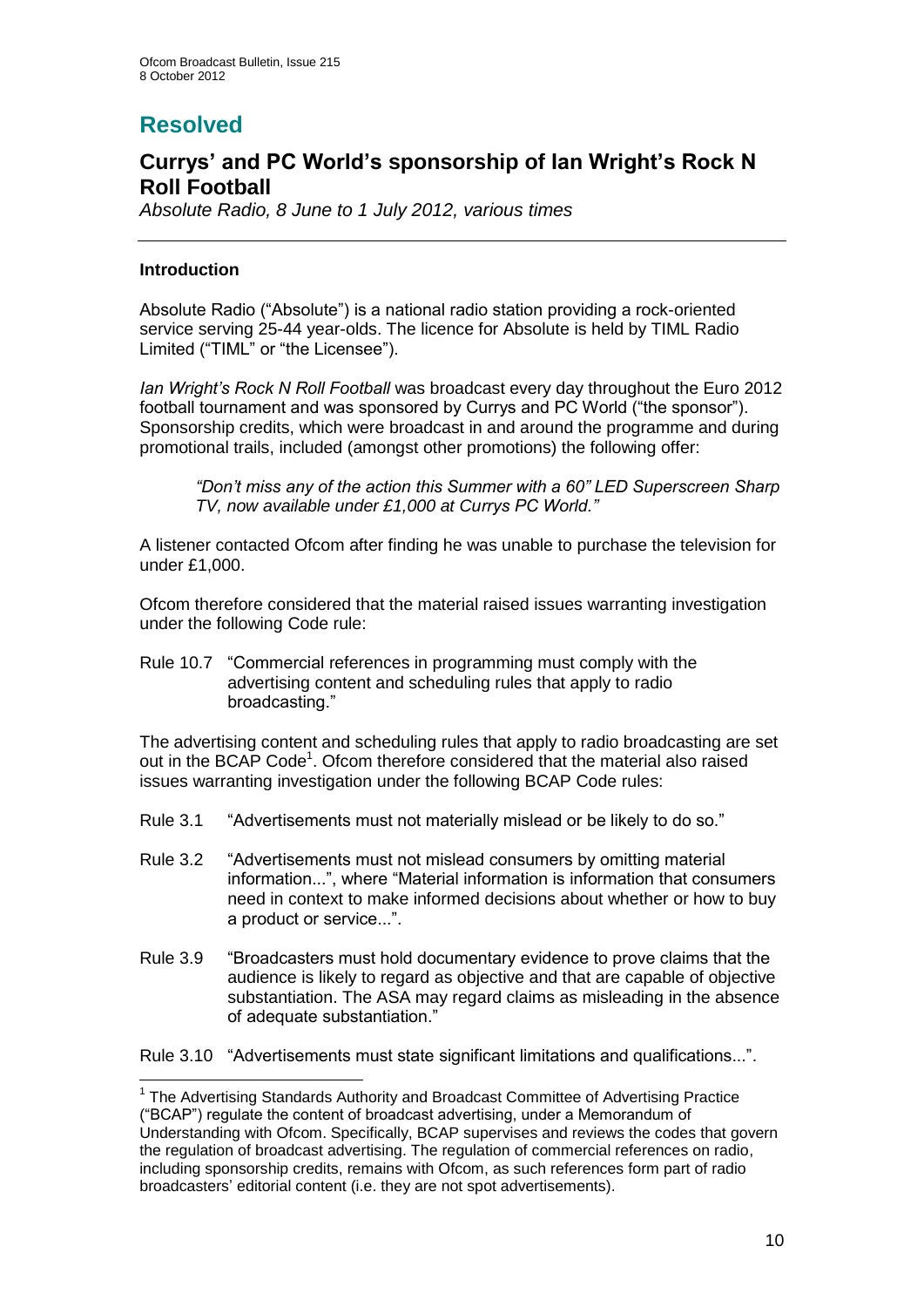TIML told Ofcom that Absolute had obtained clearance of the sponsorship credit from the Radio Advertising Clearance Centre ("RACC") – the radio industry body that approves radio advertising before broadcast. We therefore asked TIML, RACC and the sponsor for their comments on how they considered the sponsorship credit complied with Rule 10.7 of the Code and Rules 3.1, 3.2, 3.9 and 3.10 of the BCAP Code.

## **Response**

Currys and PC World confirmed that the television promoted in the sponsorship credit was available for £999 (i.e. "...under £1,000...") from 2 May 2012 to 16 May 2012 and from 2 June 2012 to 12 June 2012.

The sponsor added that, due to an "internal communication error", it had changed the price of the promoted television "when it should have remained static for the duration of the sponsorship promotion" (i.e. 8 June to 1 July 2012). It added that this was first brought to its attention, by Absolute, on 6 July 2012, when Ofcom had received the listener's complaint and by which time the sponsorship agreement had ended. Noting that "errors of this type are extremely rare", the sponsor acknowledged that it was fully responsible in this instance and assured Ofcom that "appropriate lessons [had] been learnt to avoid any repetition."

TIML confirmed that the offer was promoted in sponsorship credits (in promotional trails, programme credits and live reads during a broadcast competition) a total of 88 times between 8 June 2012 and 1 July 2012. It also confirmed that only six of these credits were broadcast between 8 June and 12 June, when the offer was valid.

The Licensee added that Absolute had "acted in a responsible manner at all times and relied in good faith on the representation concerning price that was made by the sponsor via the agency":

- having "specifically asked the sponsor's agency to confirm that the promotional price applied to all televisions in stock and that no terms and conditions applied that would need to be mentioned on air";
- having received confirmation from the agency that no such limitations or terms and conditions were required; and
- having sought central clearance of the offer (as part of a commercial reference) from the RACC.

Nevertheless, TIML apologised for the broadcast of sponsorship credits when the promoted offer was invalid, adding that, to avoid recurrence, it would "brief all clients and agencies." It also assured Ofcom that, as a result of this investigation, it had "implemented an additional internal procedure to ensure that regular checks are made of an advertiser's website during a promotional period in order to further verify the availability and accuracy of any offers."

RACC said that, if an advertiser promoted a product at a particular price, it assumed the product would be available at that price, adding that "it would be impractical ... to ask every advertiser in these circumstances to demonstrate in advance that this [was] the case."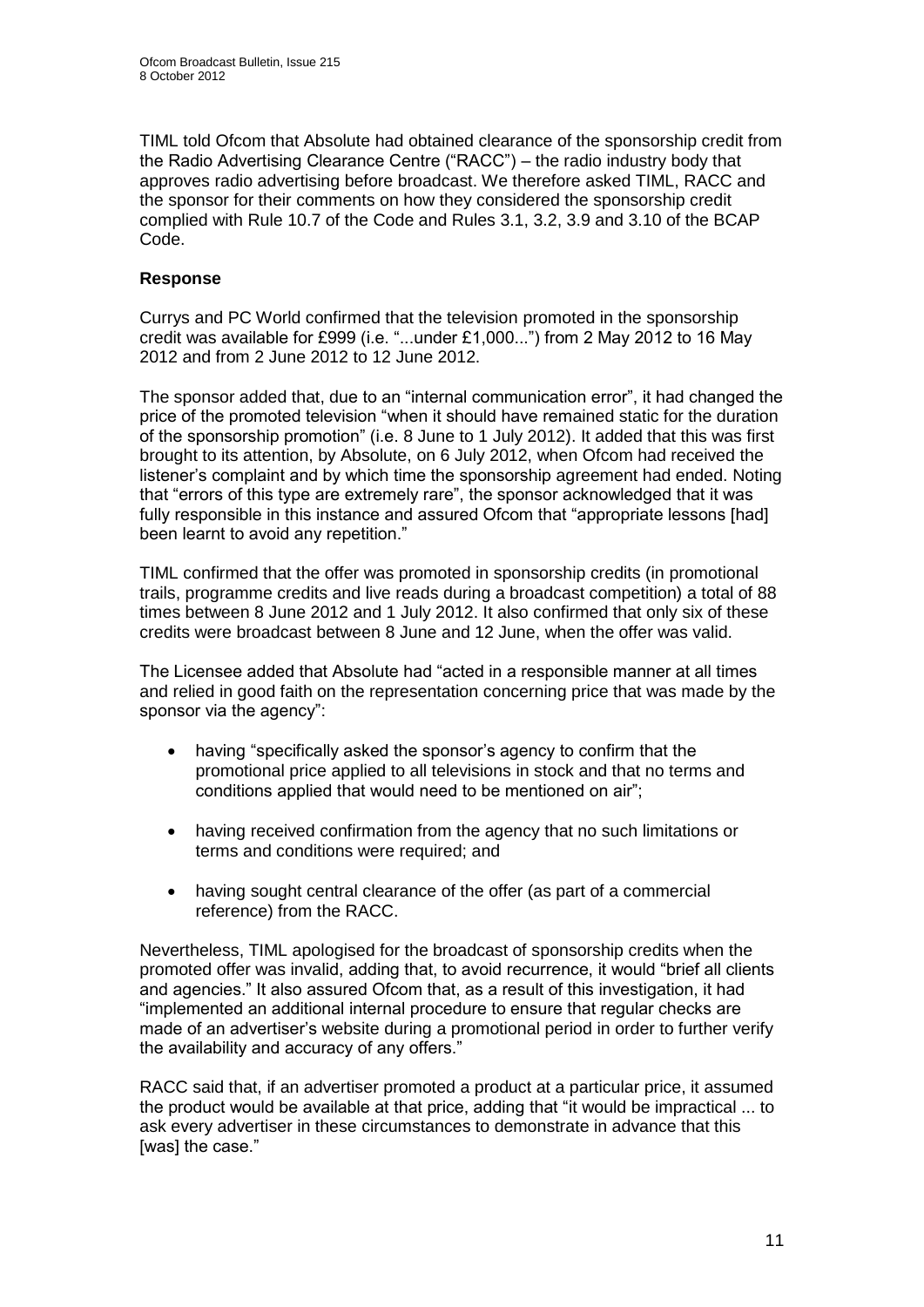## **Decision**

Under the Communications Act 2003, Ofcom has a statutory duty to set standards for broadcast content as appear to it best calculated to secure standards objectives, including "that generally accepted standards are applied to the contents of ... radio services so as to provide adequate protection for members of the public from the inclusion in such services of ... harmful material."

This is reflected in, among other rules:

- Rule 10.7 of the Code, which requires that commercial references in radio programming comply with the advertising content and scheduling rules that apply to radio broadcasting;
- Rule 3.1 of the BCAP Code, which states that advertisements must not materially mislead or be likely to do so;
- Rule 3.2 of the BCAP Code, which specifically requires that advertisements do not mislead consumers by omitting material information;
- Rules 3.9 of the BCAP Code, which requires broadcasters to hold documentary evidence to prove claims that the audience is likely to regard as objective (and that are capable of objective substantiation); and
- Rule 3.10 of the BCAP Code, which requires that advertisements state significant limitations and qualifications.

On radio, a sponsorship credit is a form of commercial reference, as set out in Section Ten of the Code. In this instance, Ofcom considered that, on 82 occasions when the offer of *"a 60" LED Superscreen Sharp TV"* for *"under £1000 at Currys PC World"* was broadcast in a commercial reference, but was actually unavailable from the retailer (i.e. between 13 June 2012 and 1 July 2012), listeners were likely to have been misled.

However, Ofcom noted that:

- an internal communications error by the sponsor appeared to have been the principal cause of listeners being misled;
- any resultant material harm to listeners was likely to have been limited to inconvenience, rather than financial detriment; and
- the Licensee:
	- o had sought and received an assurance of the offer's validity from the sponsor prior to Absolute's broadcast of the commercial reference, as required by Rule 3.9 of the BCAP Code;
	- o had apologised to Ofcom for having misled any listeners; and
	- o will take appropriate action to minimise recurrence, by:
		- briefing all it clients/agencies; and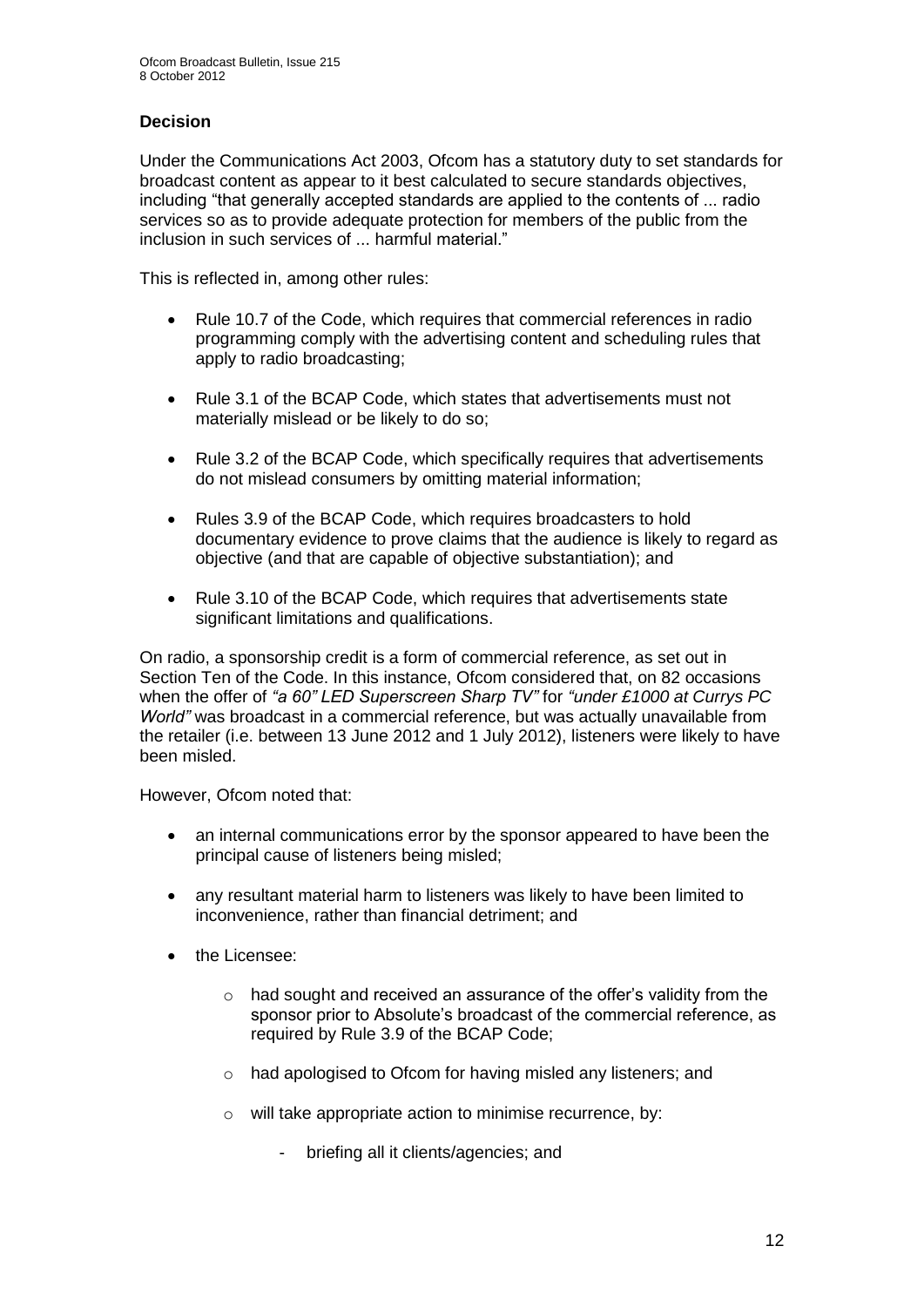- implementing regular checks on a sponsor's website, to verify the accuracy and availability of relevant broadcast promotional offers.

Having taken account of all the circumstances in this particular instance, Ofcom therefore considers the matter resolved.

#### **Resolved**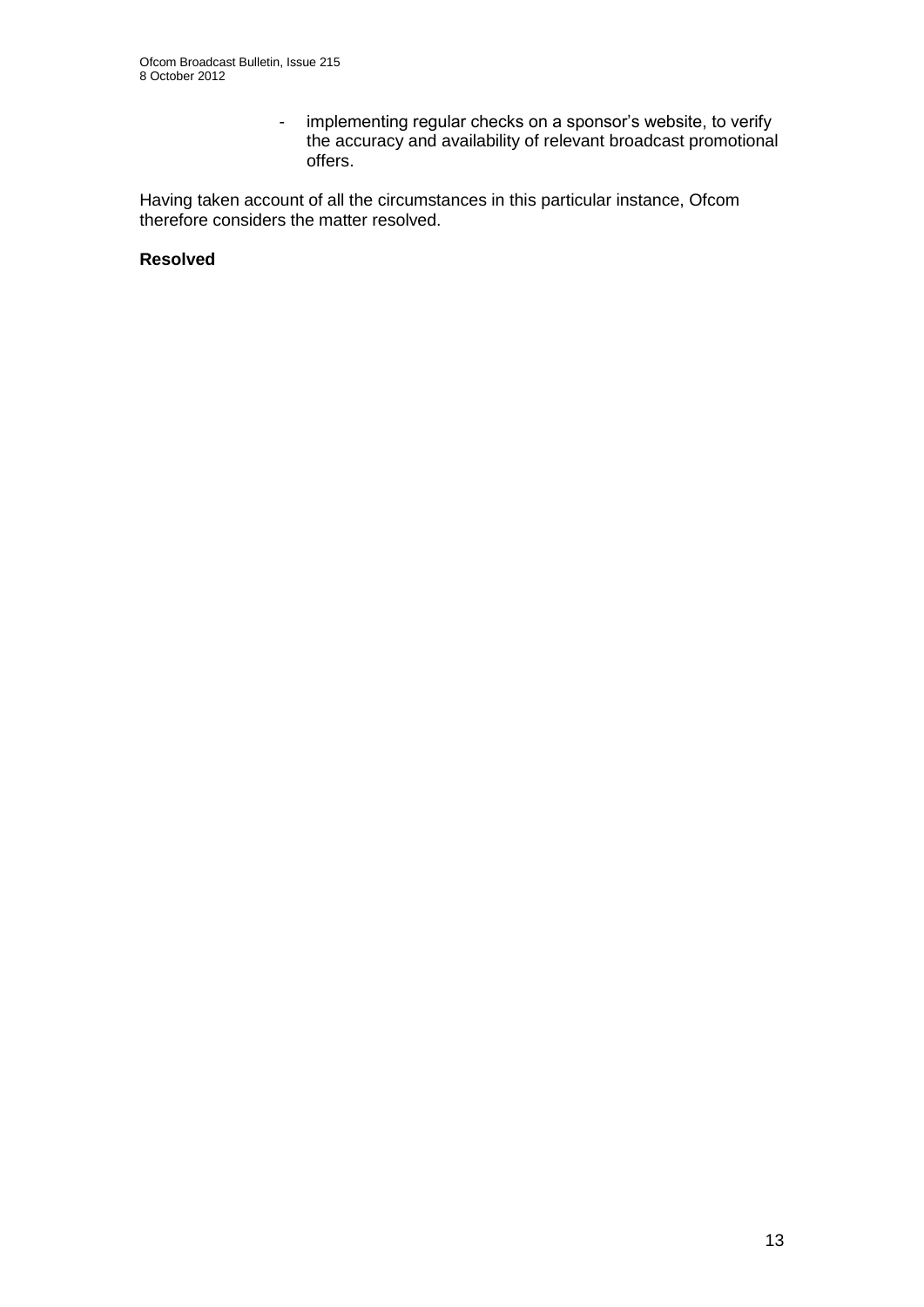## **Advertising Scheduling cases**

## **In Breach**

## **Advertising minutage**

*ARY QTV, 26 May 2012, 06:00*

## **Introduction**

Rule 4 of the Code on the Scheduling of Television Advertising ("COSTA") states: "time devoted to television advertising and teleshopping spots on any channel in any one hour must not exceed 12 minutes."

Ofcom received a complaint about advertising scrolling across the bottom of the image seen on screen during this broadcast on ARY QTV. Such advertising is permitted in television programmes provided it is kept distinct from editorial content. Scrolling advertising is subject to COSTA and must not exceed the 12 minute allowance in a single clock hour.

After reviewing this output, Ofcom noted that ARY QTV broadcast 45 minutes and 27 seconds of advertising in a clock hour.

Ofcom considered the case raised issues warranting investigation in respect of Rule 4 of COSTA and therefore sought comments from ARY Network Limited ("the Licensee") about how this material complied with this rule.

#### **Response**

The Licensee said its technical team detected this incident, which was caused by a "system malfunction", and immediately notified management. It said that the error was then rectified as soon as possible.

#### **Decision**

Under the Communications Act 2003, Ofcom has a statutory duty to set standards for broadcast content which it considers are best calculated to secure a number of standards objectives. One of these objectives is that "the international obligations of the United Kingdom with respect to advertising included in television and radio services are complied with".

Articles 20 and 23 of the EU Audiovisual Media Services Directive set out strict limits on the amount and scheduling of television advertising. Ofcom has transposed these requirements by means of key rules in COSTA. Ofcom undertakes routine monitoring of its licensees' compliance with COSTA.

Ofcom considered this to be a serious breach of Rule 4 of COSTA given that the advertising allowance in this clock hour was exceeded by 33 minutes at 27 seconds.

In Broadcast Bulletin 199<sup>1</sup>, Ofcom recorded a breach of Rule 4 of COSTA for the broadcast of a scrolling message on ARY QTV which resulted in over 52 minutes of advertising content being broadcast in a clock hour. Ofcom is particularly concerned

 1 [http://stakeholders.ofcom.org.uk/binaries/enforcement/broadcast](http://stakeholders.ofcom.org.uk/binaries/enforcement/broadcast-bulletins/obb199/obb199.pdf)[bulletins/obb199/obb199.pdf](http://stakeholders.ofcom.org.uk/binaries/enforcement/broadcast-bulletins/obb199/obb199.pdf)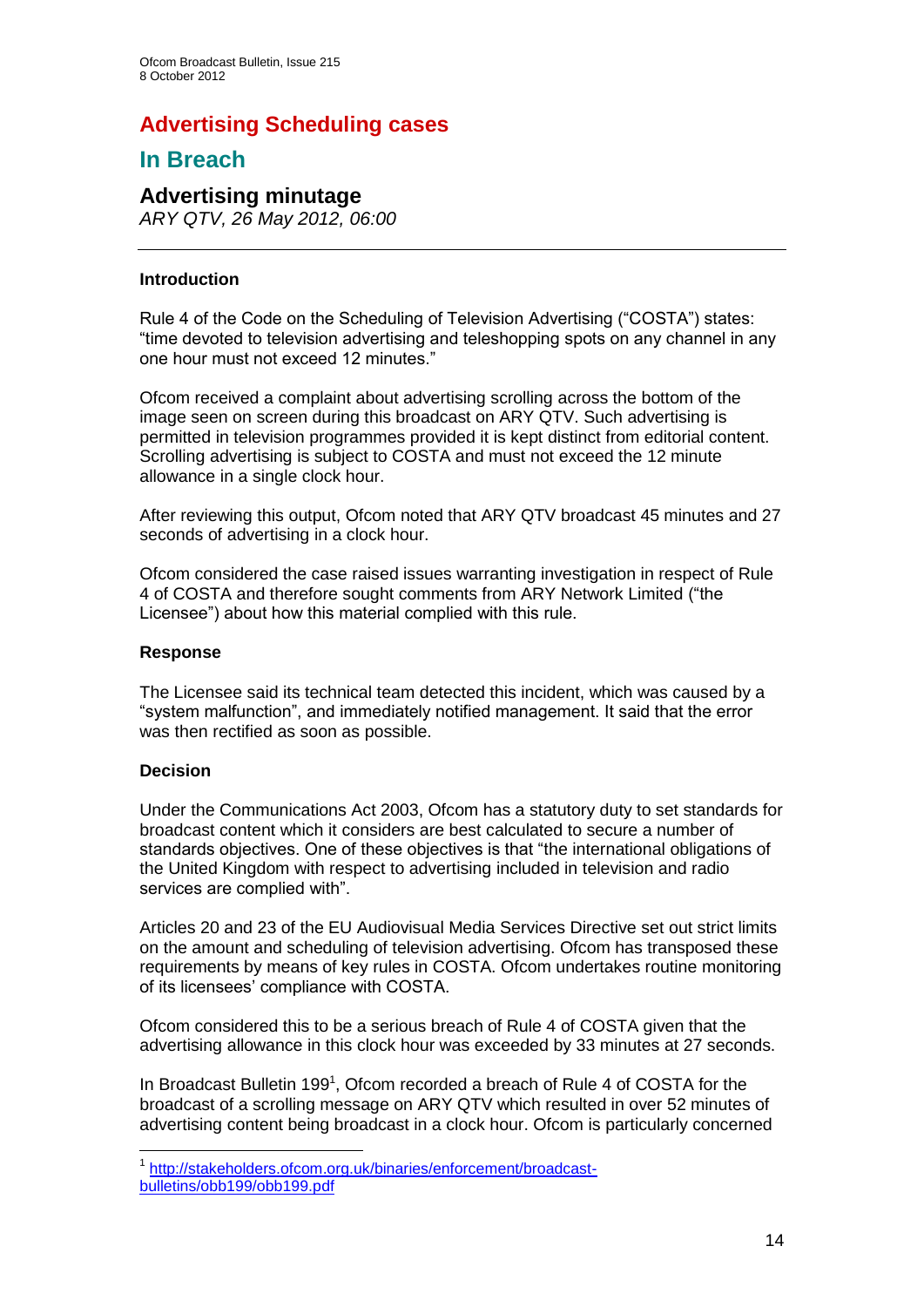that another significant breach of Rule 4 has occurred owing to the same error and therefore puts the Licensee on notice that it will consider the imposition of a statutory sanction in the event of a recurrence.

## **Breach of Rule 4 of COSTA**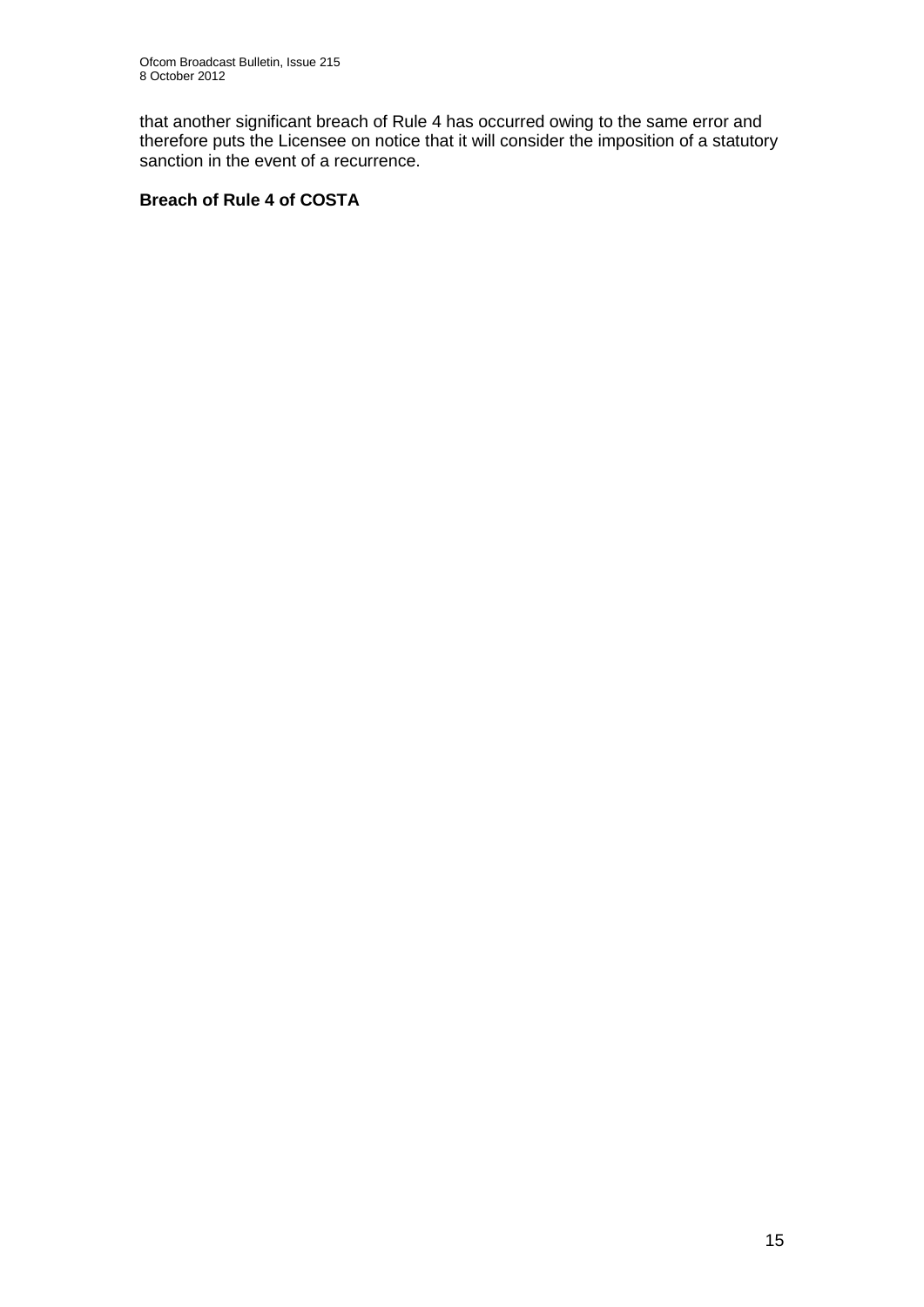## **Fairness and Privacy cases**

## **Not Upheld**

## **Complaint by Mrs Sandra Geddes**

*The Secret Millionaire, Channel 4, 11 June 2012*

**Summary**: Ofcom has not upheld this complaint of unwarranted infringement of privacy in the obtaining of material included in the programme and in the programme as broadcast made by Mrs Sandra Geddes.

Mrs Geddes was briefly shown in the programme riding her mobility scooter in the area of Croydon where the "secret millionaire" was going to live. Only the back of Mrs Geddes was shown in the programme as broadcast and no other information about her, such as her name or address, was given in the programme.

Ofcom found that Mrs Geddes did not have a legitimate expectation of privacy in relation to the obtaining of material included in the programme or in the programme as broadcast. This is because she was filmed on a public street and not engaged in any activity which could be reasonably be regarded as particularly private or sensitive. In addition, the programme did not reveal any particularly private or personal information about Mrs Geddes.

#### **Introduction**

On 11 June 2012, Channel 4 broadcast an edition of *The Secret Millionaire*, a programme in which a wealthy individual spends a week living undercover in a less affluent area of the country. At the end of the week, the wealthy individual reveals their true identity and decides who, out of the individuals and organisations they have come into contact with during the course of their stay, to donate significant sums of their own money to. In this particular episode, Mr Bobby Dudani, a multi-millionaire who made his fortune through a chain of computer stores called "Computer Exchange", visited Croydon - an area badly affected by the summer riots of 2011.

The relevant section of the programme showed Mr Dudani arriving in the New Addington area of Croydon where he was to live for a week. The commentary in this section explained that New Addington was a large estate:

*"Originally built in the 1930's to re-house London's slum dwellers. Today it's as big as a town with more than 20,000 inhabitants. In the part of the estate Bobby*  [Dudani] *will be staying in, just under 50% of the population is under 25"*.

Footage of the New Addington estate in Croydon was used to accompany this commentary. This included footage of the complainant Mrs Geddes on her mobility scooter moving away from the camera so that only her back and the rear of her mobility scooter were visible. She was the only person visible in this footage. The footage was approximately seven seconds in duration.

Following the broadcast of the programme, Mrs Geddes complained to Ofcom that her privacy had been unwarrantably infringed in connection with obtaining material included in the programme and in the programme as broadcast.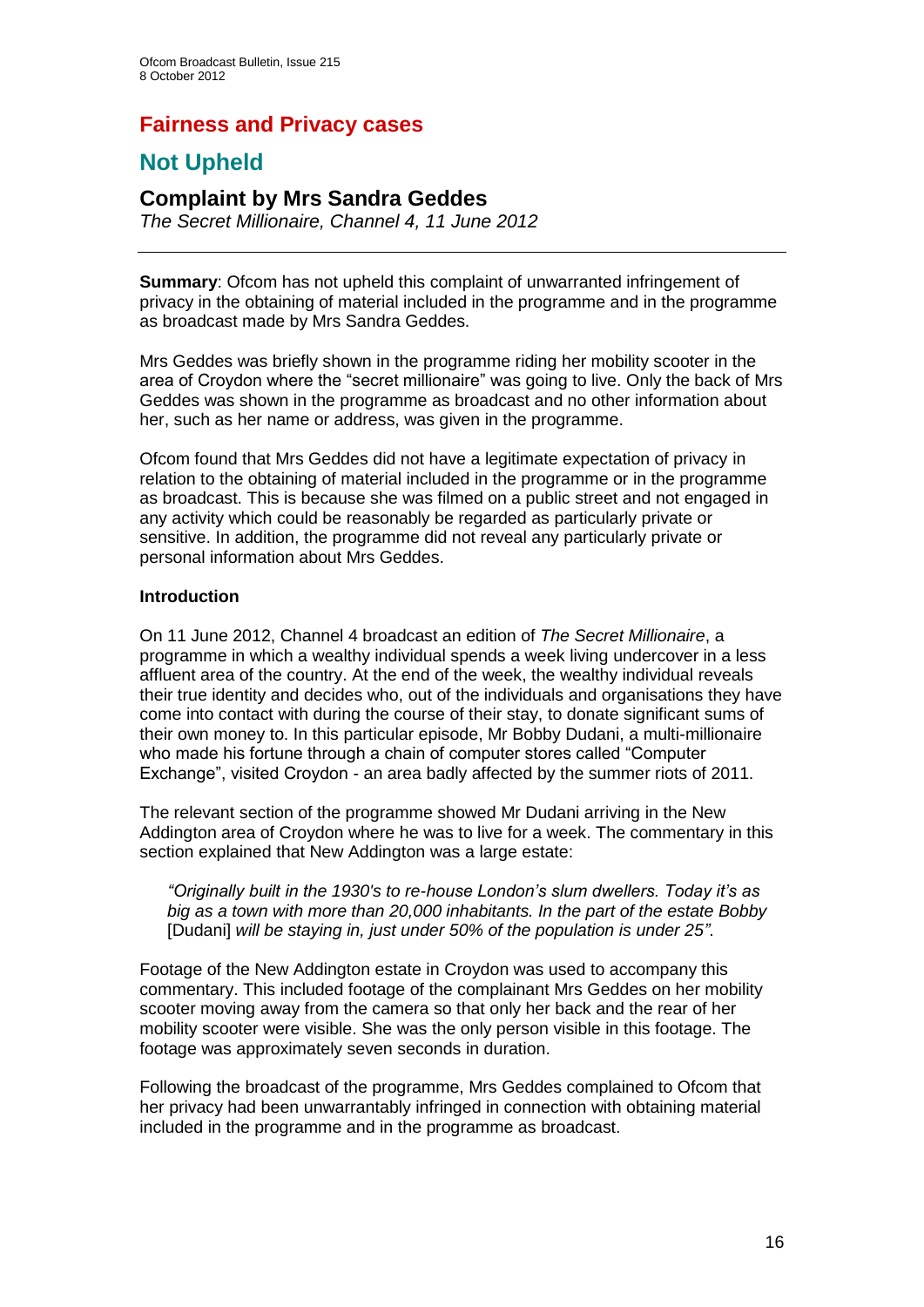## **Summary of the complaint and the broadcaster's response**

Mrs Geddes complained her privacy was unwarrantably infringed in connection with the obtaining of material included in the programme in that:

a) She was filmed without her knowledge or consent whilst using her mobility scooter.

In response, Channel 4 said that they did not consider that Mrs Geddes had a legitimate expectation of privacy. They added that on the day of filming the film crew were filming openly on a public street in New Addington, which included wide shots of the street and pavement. Channel 4 said that Mrs Geddes did not appear to be at all concerned or unhappy with the presence of the cameraman when she drove past him on the public pavement. Channel 4 also stated that, regardless of whether or not Mrs Geddes was aware of the camera, the filming did not intrude on her privacy because it took place on a public street and they did not film her face, and therefore Channel 4 did not consider that Mrs Geddes consent was required.

Mrs Geddes complained that her privacy was unwarrantably infringed in the programme as broadcast in that:

b) Footage of her was used in the programme without her knowledge or consent.

In response, Channel 4 said that the programme makers chose to include a wide shot of a public street which briefly featured Mrs Geddes (who in any event could not identified because her face was not shown) driving away from the camera on her mobility scooter. Therefore, in Channel 4's view, consent to use this footage was not required as the filming was conducted in an open and public street. Channel 4 also said that the programme as broadcast did not reveal the identity of the complainant because the shot of her was fleeting, brief and purely incidental.

## **Decision**

Ofcom's statutory duties include the application, in the case of all television and radio services, of standards which provide adequate protection to members of the public and all other persons from unfair treatment and unwarranted infringement of privacy in, or in connection with the obtaining of material included in, such services.

In carrying out its duties, Ofcom has regard to the need to secure that the application of these standards is in the manner that best guarantees an appropriate level of freedom of expression. Ofcom is also obliged to have regard, in all cases, to the principles under which regulatory activities should be transparent, accountable, proportionate and consistent and targeted only at cases in which action is needed.

In reaching its decision, Ofcom carefully considered all the relevant material provided by both parties. This included a recording, a copy of the unedited footage and both parties' written submissions.

In Ofcom's view, the individual's right to privacy has to be balanced against the competing rights of the broadcasters to freedom of expression. Neither right as such has precedence over the other and where there is a conflict between the two, it is necessary to intensely focus on the comparative importance of the specific rights.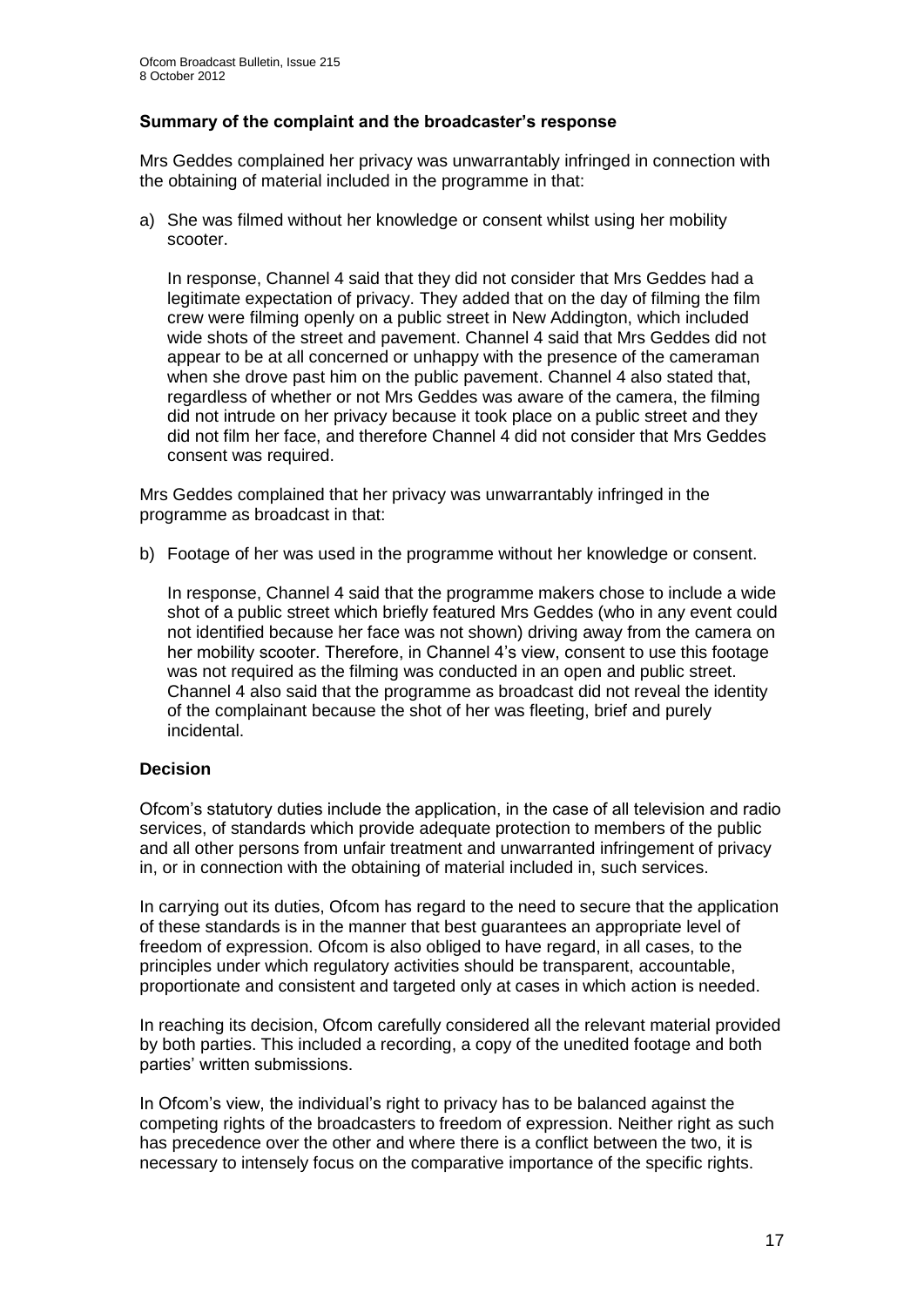Any justification for interfering with or restricting each right must be taken into account and any interference or restriction must be proportionate.

This is reflected in how Ofcom applies Rule 8.1 of the Code which states that any infringement of privacy in programmes, or in connection with obtaining material included in programmes, must be warranted.

a) Ofcom considered Mrs Geddes' complaint that her privacy was unwarrantably infringed in connection with the obtaining of material included in the programme in that she was filmed without her knowledge or consent whilst using her mobility scooter.

In considering this part of the complaint, Ofcom had regard to Practice 8.5 of the Code which states that any infringement of privacy in the making of a programme should be with the person's and/or organisation's consent or be otherwise warranted. Ofcom also took into account Practice 8.4 which states that broadcasters should ensure that words, images or actions filmed or recorded in a public place are not so private that prior consent is required from the individual concerned, unless broadcasting without their consent is warranted.

Ofcom first assessed the extent to which Mrs Geddes had a legitimate expectation of privacy in relation to the filming of her. The Code states that legitimate expectations of privacy will vary according to the nature of the information or activity in question, the extent to which it is in the public domain (if at all) and whether the individual concerned is already in the public eye. The Code also acknowledges that there may be circumstances where people can reasonably expect privacy even in a public place. Some activities and conditions may be of such a private nature that filming or recording, even in a public place, could involve an infringement of privacy.

Ofcom viewed the unedited footage provided to it by the broadcaster. This showed a wide angled shot of Mrs Geddes as she rode towards the camera on her mobility scooter. The camera turned around to capture footage of the housing estate and then filmed the back of Mrs Geddes as she rode away from the camera until she turned into the housing estate and out of view from the camera. Mrs Geddes was the only person in the street for most of the period that she was filmed, although at one point a car was seen to pass her by and a few pedestrians were also seen to walk past in the background.

Ofcom considered that Mrs Geddes was filmed on a public street and was not engaged in any activity which could be reasonably considered as giving rise to a legitimate expectation of privacy. Ofcom noted that Mrs Geddes had said that she had been filmed without her knowledge. In addition, Channel 4 had said that the film crew had been filming openly and that (from the unedited footage) it did not appear that Mrs Geddes gave any indication that she was at all concerned or unhappy with the presence of the cameraman when she rode past. Ofcom further observed that the film crew took no express steps to draw to Mrs Geddes' attention the fact that they were filming her or to obtain her consent. However, Ofcom considered that, in the circumstances, it may have been reasonable for the broadcaster to have assumed that Mrs Geddes was aware of being filmed and did not object to this. Although Mrs Geddes was identifiable from some of the footage, the shots taken were wide shots which depicted the general local area and did not zoom in on her.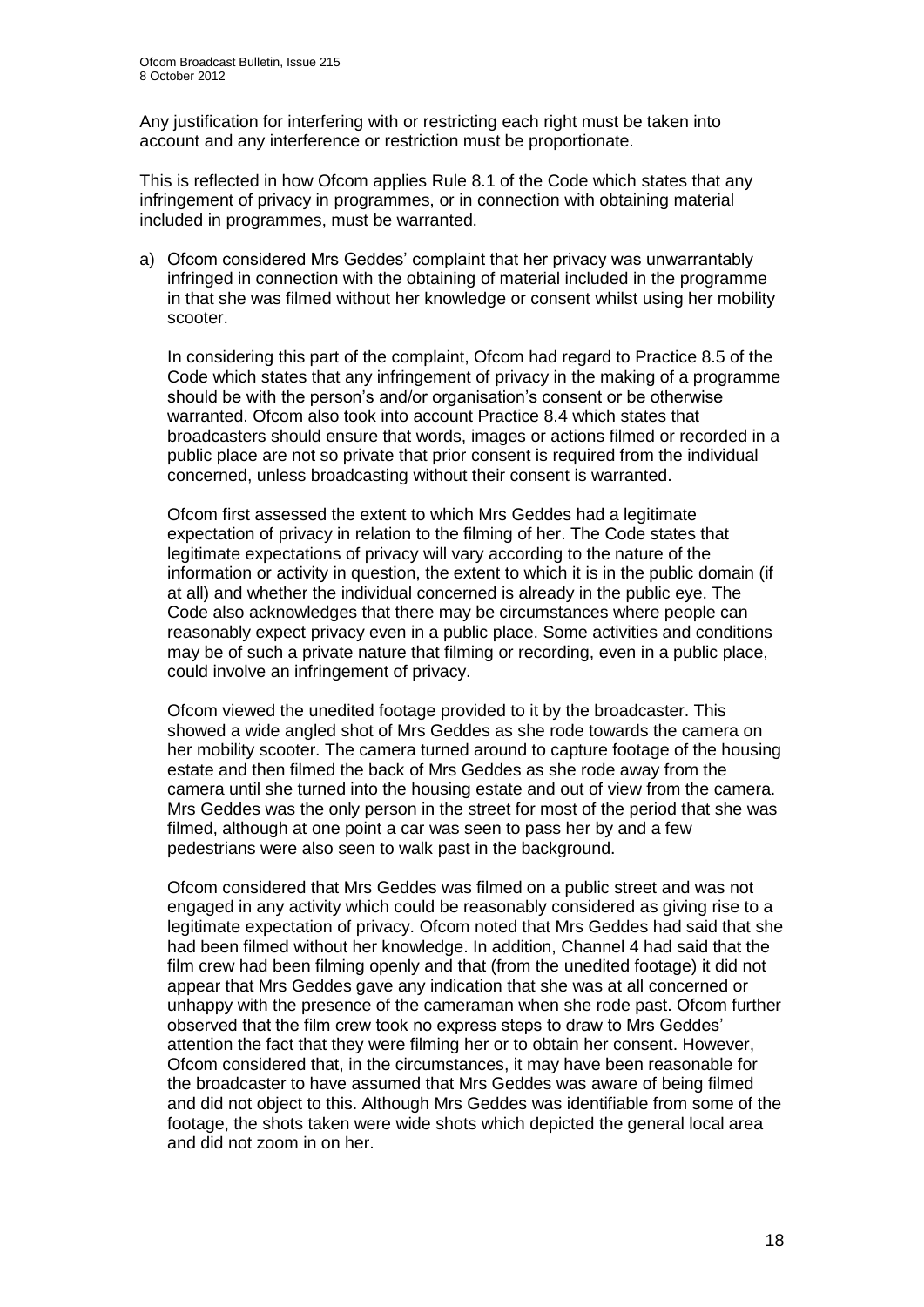Taking all the above factors into account, Ofcom took the view that Mrs Geddes did not have a legitimate expectation of privacy in relation to the filming of her on a public road and when she was not engaged in any activity which could be reasonably be regarded as private or sensitive. For this reason, Ofcom did not consider that Mrs Geddes' consent to be filmed in such circumstances was required. Given this conclusion, it was not necessary for Ofcom to consider whether any intrusion into Mrs Geddes' privacy was warranted.

Ofcom's decision therefore is that there was no unwarranted infringement of Mrs Geddes' privacy in the obtaining of material included in the programme.

b) Ofcom next considered the Mrs Geddes' complaint that her privacy was unwarrantably infringed in the programme as broadcast in that footage of her was used in the programme without her knowledge or consent.

In considering this aspect of the complaint, Ofcom took into account Practice 8.6 of the Code which states that if the broadcast of the programme would infringe the privacy of a person or organisation, consent should be obtained before the relevant material is broadcast, unless the infringement of privacy is warranted.

Ofcom considered the extent to which Mrs Geddes had a legitimate expectation of privacy in relation to the footage of her which was broadcast in the programme without her knowledge or consent.

The programme included footage of the back of Mrs Geddes riding her mobility scooter on a public street away from camera. This footage was shown in the programme for approximately seven seconds and was used to accompany the narrator's description of the estate in which this episode's "secret millionaire" was going to be living. Although the programme did reveal that the footage was of the area *"New Addington in Croydon"*, no other identifying information such as Mrs Geddes' name, address or any other information which could be regarded as sensitive or personal to Mrs Geddes was disclosed in the programme. In addition, Mrs Geddes' face was not shown in the programme as broadcast, as only shot of the back of Mrs Geddes riding away from the camera was included. However, Ofcom did acknowledge that a limited number of people from the area may have identified the person on the mobility scooter as being Mrs Geddes.

Ofcom took into account the factors and the circumstances in which Mrs Geddes was filmed, as set out in head a) above. Ofcom considered that the programme as broadcast did not reveal anything particularly private or sensitive about Mrs Geddes, or show her engaged in any confidential or sensitive activity which would give rise to a legitimate expectation of privacy regarding any of the footage of her that was broadcast.

Consequently, Ofcom concluded that Mrs Geddes did not have a legitimate expectation of privacy in relation to the broadcast of this footage and therefore Mrs Geddes' consent was not required. In light of this conclusion, it was not necessary for Ofcom to consider whether or not any infringement of Mrs Geddes' privacy was warranted.

**Accordingly, Ofcom has not upheld Mrs Geddes' complaint of unwarranted infringement of privacy in connection with the obtaining of material included in the programme and in the programme as broadcast.**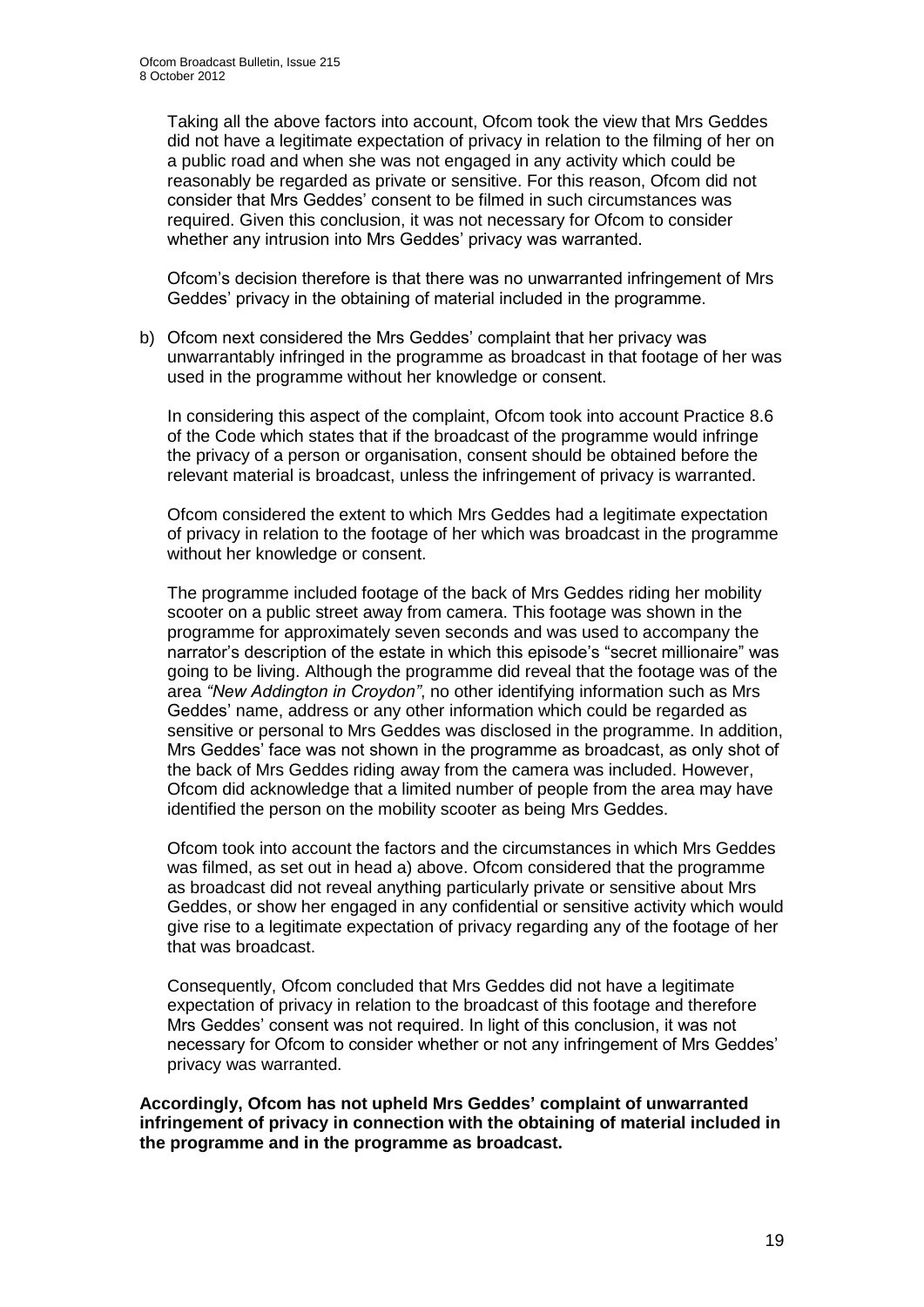# **Other Programmes Not in Breach**

## **Up to 17 September 2012**

| <b>Programme</b>          | <b>Broadcaster</b> | Transmission<br>Date | <b>Categories</b>             |
|---------------------------|--------------------|----------------------|-------------------------------|
| <b>Heart FM Breakfast</b> | Heart FM           | 08/08/2012           | Age<br>discrimination/offence |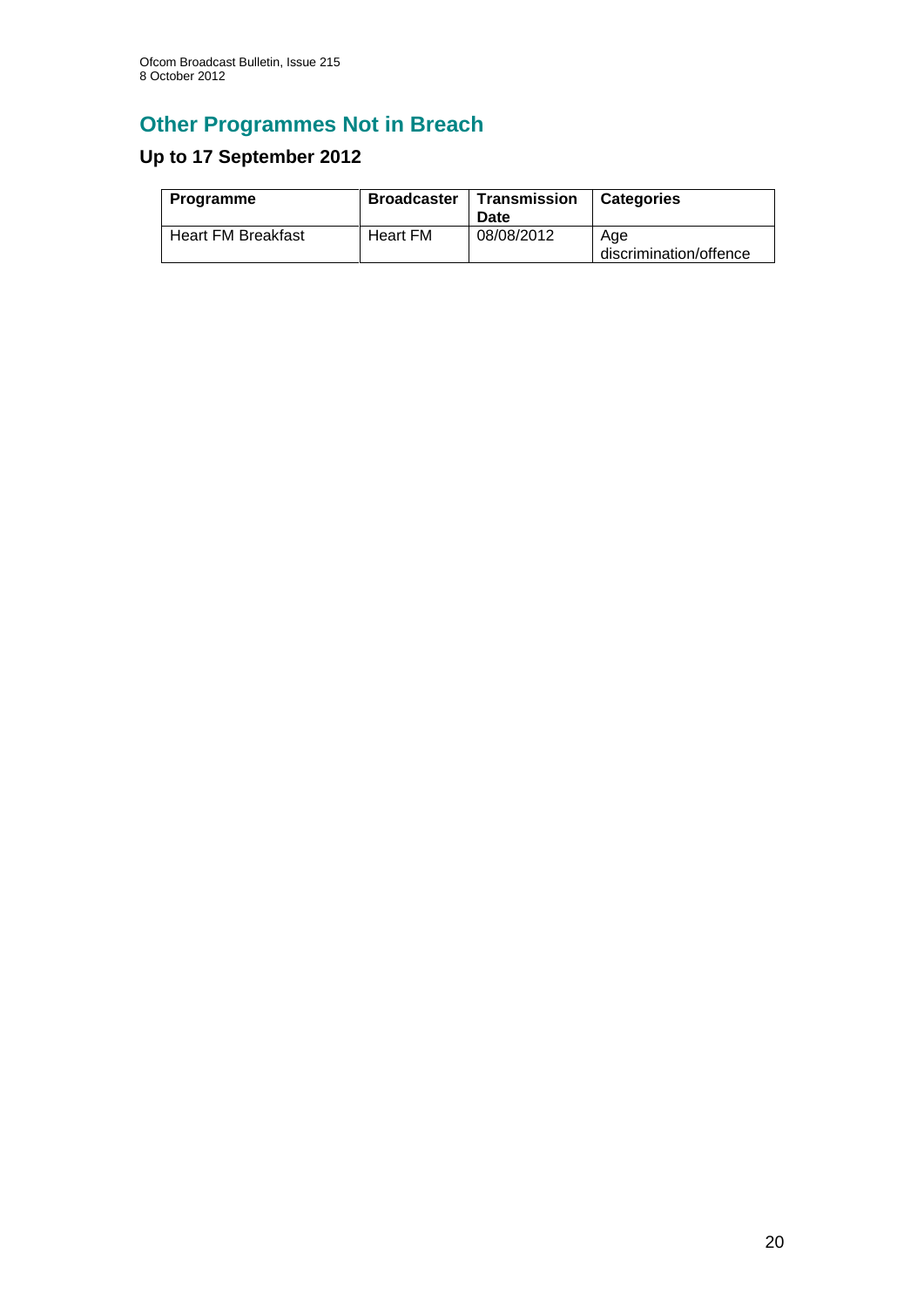## **Complaints Assessed, Not Investigated**

## **Between 4 and 17 September 2012**

This is a list of complaints that, after careful assessment, Ofcom has decided not to pursue because they did not raise issues warranting investigation.

| Programme                           | <b>Broadcaster</b>              | <b>Transmission</b><br><b>Date</b> | <b>Categories</b>                           | <b>Number of</b><br>complaints |
|-------------------------------------|---------------------------------|------------------------------------|---------------------------------------------|--------------------------------|
| 4thought.tv                         | Channel 4                       | 23/08/2012                         | <b>Nudity</b>                               | 1                              |
| 5th Gear                            | Discovery                       | 10/09/2012                         | Generally accepted                          | 1                              |
|                                     | Channel                         |                                    | standards                                   |                                |
| 9/11: The Miracle Survivor          | Channel 4                       | n/a                                | Generally accepted                          | 1                              |
| (trailer)                           |                                 |                                    | standards                                   |                                |
| Accused                             | BBC <sub>1</sub>                | 04/09/2012                         | Violence and dangerous<br>behaviour         | $\overline{2}$                 |
| Advertisement for Pop<br>Junior CD  | <b>Tiny Pop</b>                 | 31/08/2012                         | Generally accepted<br>standards             | 1                              |
| Alan Carr: Chatty Man               | Channel 4                       | 16/09/2012                         | Animal welfare                              | 1                              |
| All Star Mr and Mrs                 | $\overline{\text{STV}}$         | 12/09/2012                         | Materially misleading                       | 1                              |
| Audition                            | Film 4                          | 22/08/2012                         | Generally accepted                          | $\mathbf{1}$                   |
|                                     |                                 |                                    | standards                                   |                                |
| Batman (Trailer)                    | Channel 5                       | 08/09/2012                         | Offensive language                          | 1                              |
| <b>BBC News</b>                     | <b>BBC News</b><br>Channel      | 09/09/2012                         | Outside of remit / other                    | 1                              |
| <b>BBC News</b>                     | <b>BBC Radio 4</b>              | 07/09/2012                         | Outside of remit / other                    | 1                              |
| <b>BBC News at Six</b>              | BBC <sub>1</sub>                | 07/09/2012                         | Privacy                                     | $\mathbf{1}$                   |
| <b>BBC World News</b>               | <b>BBC World</b><br><b>News</b> | 17/08/2012                         | Due impartiality/bias                       | 1                              |
| <b>Big Time Rush</b>                | Nickelodeon                     | 12/09/2012                         | Offensive language                          | $\mathbf{1}$                   |
| Bombardier's sponsorship of<br>Dave | Dave                            | 23/07/2012                         | Generally accepted<br>standards             | 1                              |
| Bombardier's sponsorship of<br>Dave | Dave                            | 23/08/2012                         | Generally accepted<br>standards             | $\mathbf{1}$                   |
| <b>Breakfast</b>                    | BBC <sub>1</sub>                | 03/09/2012                         | Outside of remit / other                    | 1                              |
| C4's 30 Greatest Comedy<br>Shows    | Channel 4                       | 25/08/2012                         | Generally accepted<br>standards             | 1                              |
| Celebrity Juice (trailer)           | ITV <sub>2</sub>                | 11/09/2012                         | Scheduling                                  | 1                              |
| Celebrity Juice (trailer)           | ITV <sub>2</sub>                | n/a                                | Scheduling                                  | $\mathbf{1}$                   |
| <b>Channel 4 News</b>               | Channel 4                       | 31/08/2012                         | Religious/Beliefs<br>discrimination/offence | 1                              |
| <b>Channel S News</b>               | Channel S                       | 10/07/2012                         | Due impartiality/bias                       | 1                              |
| Cherry Healey: How to Get a<br>Life | BBC <sub>3</sub>                | 29/08/2012                         | <b>Nudity</b>                               | 1                              |
| Come Fly with Me                    | BBC 1                           | 31/08/2012                         | Transgender<br>discrimination/offence       | $\mathbf{1}$                   |
| Competitions via ITV.com            | <b>ITV</b>                      | n/a                                | Competitions                                | 1                              |
| <b>Coronation Street</b>            | ITV1                            | 09/09/2012                         | Offensive language                          | $\mathbf{1}$                   |
| <b>Coronation Street</b>            | ITV1                            | 10/09/2012                         | Sexual material                             | $\mathbf{1}$                   |
| Dance Moms                          | TV3 Sweden                      | 01/09/2012                         | Under 18s in<br>programmes                  | $\mathbf{1}$                   |
| Daybreak                            | ITV1                            | 10/09/2012                         | Generally accepted<br>standards             | 4                              |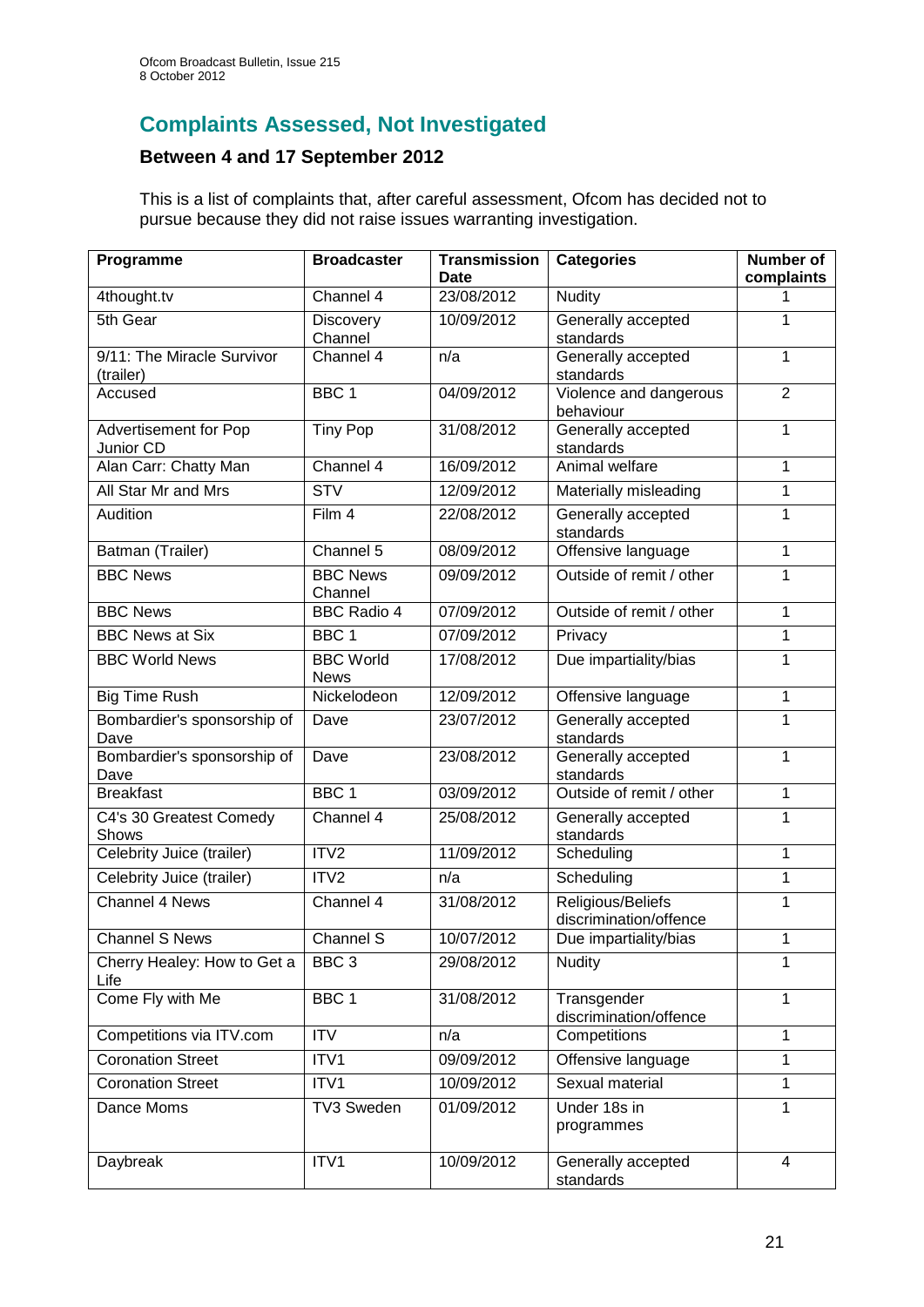| Deh Tari Ate Shabab Guru                              | Sikh Channel                     | 19/07/2012 | Religious/Beliefs<br>discrimination/offence  | 3              |
|-------------------------------------------------------|----------------------------------|------------|----------------------------------------------|----------------|
| Digital on-screen graphics                            | Various                          | n/a        | Outside of remit / other                     | 1              |
| <b>Dinner Date</b>                                    | ITV1                             | 15/08/2012 | Generally accepted<br>standards              | 1              |
| <b>Doctors</b>                                        | BBC <sub>1</sub>                 | 31/08/2012 | Generally accepted<br>standards              | 1              |
| EastEnders                                            | BBC <sub>1</sub>                 | 11/09/2012 | Materially misleading                        | 3              |
| Economic Edge                                         | Bloomberg                        | 17/08/2012 | Undue prominence                             | 1              |
| <b>Embarrassing Bodies</b>                            | Really                           | 10/09/2012 | Generally accepted<br>standards              | 1              |
| Estings promotion                                     | E <sub>4</sub>                   | 30/08/2012 | Generally accepted<br>standards              | 1              |
| Fleabag Monkeyface                                    | <b>CITV</b>                      | 23/08/2012 | Generally accepted<br>standards              | 1              |
| Fleabag Monkeyface (trailer)                          | <b>CITV</b>                      | 23/08/2012 | Generally accepted<br>standards              | 1              |
| Flybe's sponsorship of<br><b>Channel 4 Weather</b>    | Channel 4                        | 05/09/2012 | Sexual orientation<br>discrimination/offence | 1              |
| Geoff Lloyd's Hometime<br>Show                        | Absolute Radio                   | 12/09/2012 | Generally accepted<br>standards              | 1              |
| Good Cop                                              | BBC <sub>1</sub>                 | 30/08/2012 | Violence and dangerous<br>behaviour          | $\mathbf{1}$   |
| Good Cop                                              | BBC <sub>1</sub>                 | 06/09/2012 | Generally accepted<br>standards              | 1              |
| Haven Holidays'<br>sponsorship of New<br>Sanctuary    | Watch                            | 29/06/2012 | Materially misleading                        | 1              |
| <b>Hollyoaks</b>                                      | E <sub>4</sub>                   | 10/09/2012 | Violence and dangerous<br>behaviour          | 1              |
| <b>Huntingdon Community</b><br>Radio                  | Huntingdon<br>Community<br>Radio | 24/08/2012 | Format                                       | 1              |
| <b>Idris Elba's How Clubbing</b><br>Changed the World | Channel 4                        | 24/08/2012 | Drugs, smoking,<br>solvents or alcohol       | 1              |
| <b>Inspector George Gently</b>                        | BBC <sub>1</sub>                 | 16/09/2012 | Religious/Beliefs<br>discrimination/offence  | 1              |
| <b>International Football</b>                         | ITV1                             | 15/08/2012 | Promotion of<br>products/services            | 4              |
| Islam: The Untold Story                               | Channel 4                        | 28/08/2012 | Religious/Beliefs<br>discrimination/offence  | 286            |
| Islam: The Untold Story                               | Channel 4                        | 14/09/2012 | Outside of remit / other                     | 5              |
| <b>ITV News and Weather</b>                           | ITV1                             | 03/09/2012 | Fairness                                     | 1              |
| ITV News at Ten and<br>Weather                        | ITV1                             | 03/09/2012 | <b>Disability</b><br>discrimination/offence  | $\mathbf{1}$   |
| ITV News at Ten and<br>Weather                        | ITV1                             | 12/09/2012 | Generally accepted<br>standards              | 1              |
| Judge Dredd 3D competition                            | Absolute Radio                   | 09/09/2012 | Violence and dangerous<br>behaviour          | $\mathbf{1}$   |
| Live Show                                             | Sikh Channel                     | 14/08/2012 | Religious/Beliefs<br>discrimination/offence  | 1              |
| London 2012 Paralympics<br>Games (trailer)            | Channel 4                        | 05/09/2012 | Materially misleading                        | 1              |
| London 2012 Paralympics<br><b>Games 2012</b>          | Channel 4                        | 05/09/2012 | Outside of remit / other                     | 1              |
| London 2012 Paralympics<br><b>Games 2012</b>          | Channel 4                        | 06/09/2012 | Advertising minutage                         | $\overline{2}$ |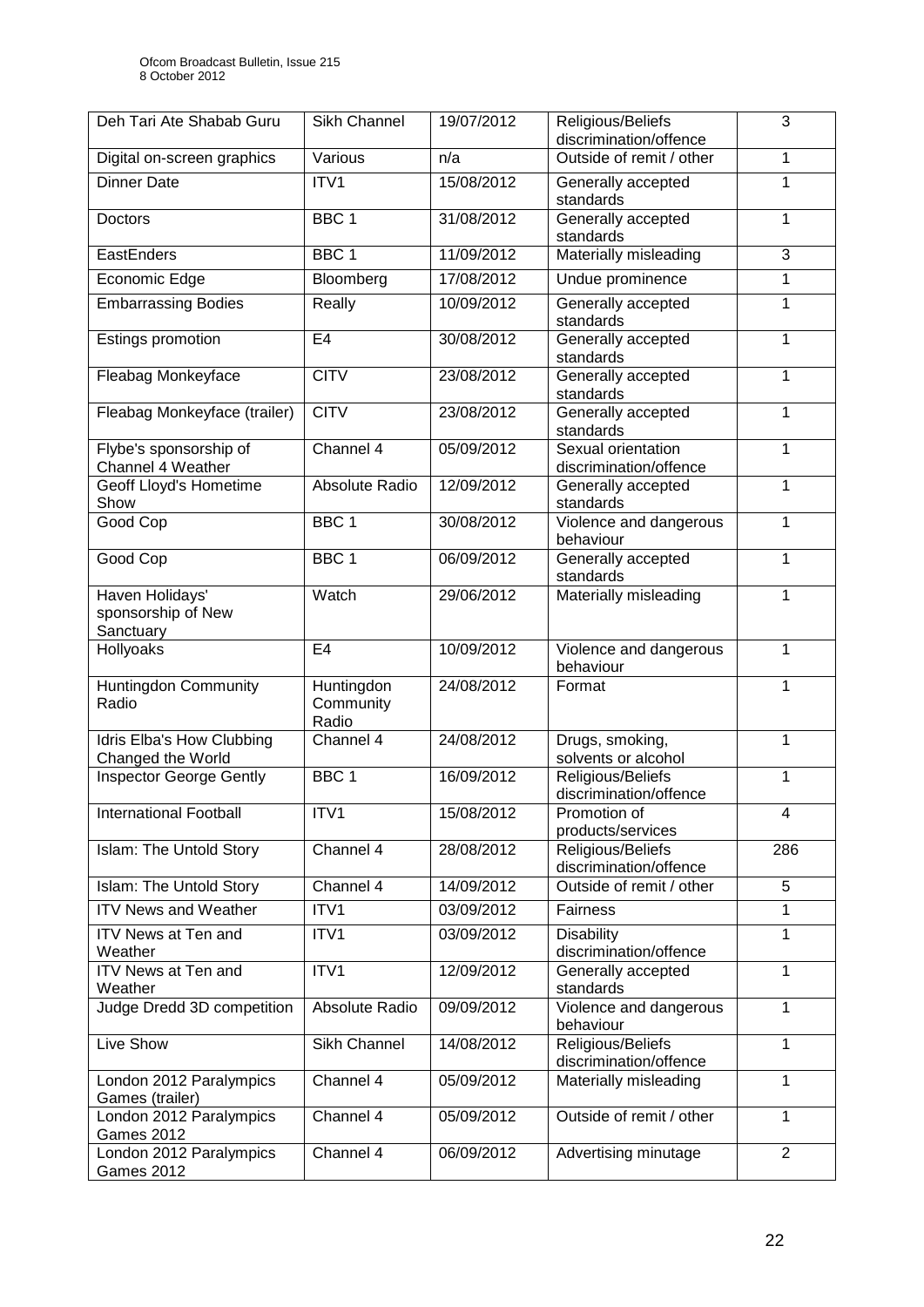| London 2012 Paralympics                                  | Channel 4        | n/a        | Advertising minutage     | 1              |
|----------------------------------------------------------|------------------|------------|--------------------------|----------------|
| <b>Games 2012</b><br>London 2012 Paralympics             | Channel 4        | n/a        | Outside of remit / other | $\overline{2}$ |
| <b>Games 2012</b>                                        |                  |            |                          |                |
| London 2012 Paralympics                                  | Channel 4        | 30/08/2012 | Generally accepted       | 1              |
| Games 2012 Tonight:                                      |                  |            | standards                |                |
| Swimming, Wheelchair                                     |                  |            |                          |                |
| <b>Basketball and Table Tennis</b>                       |                  |            |                          |                |
| London 2012 Paralympics                                  | Channel 4        | 05/09/2012 | <b>Disability</b>        | $\overline{2}$ |
| <b>Games Breakfast Show</b>                              |                  |            | discrimination/offence   |                |
| London 2012 Paralympics                                  | Channel 4        | 29/08/2012 | Religious/Beliefs        | 1              |
| <b>Games Closing Ceremony</b>                            |                  |            | discrimination/offence   |                |
| London 2012 Paralympics                                  | Channel 4        | 09/09/2012 | Advertising scheduling   | 1              |
| <b>Games Closing Ceremony</b>                            |                  |            |                          |                |
| London 2012 Paralympics                                  | Channel 4        | 09/09/2012 | Generally accepted       | 1              |
| <b>Games Closing Ceremony</b>                            |                  |            | standards                |                |
| London 2012 Paralympics<br><b>Games Closing Ceremony</b> | Channel 4        | 09/09/2012 | Scheduling               | 1              |
| London 2012 Paralympics                                  | Channel 4        | 29/08/2012 | Advertising scheduling   | 32             |
| <b>Games Opening Ceremony</b>                            |                  |            |                          |                |
| London 2012 Paralympics                                  | Channel 4        | 29/08/2012 | <b>Disability</b>        | $\mathbf{1}$   |
| <b>Games Opening Ceremony</b>                            |                  |            | discrimination/offence   |                |
| London 2012 Paralympics                                  | Channel 4        | 29/08/2012 | Outside of remit / other | 17             |
| <b>Games Opening Ceremony</b>                            |                  |            |                          |                |
| London 2012 Paralympics                                  | Channel 4        | 29/08/2012 | <b>Television Access</b> | $\mathbf{1}$   |
| <b>Games Opening Ceremony</b>                            |                  |            | Services                 |                |
| London 2012 Paralympics                                  | Channel 4        | 30/08/2012 | Outside of remit / other | 1              |
| Games                                                    |                  |            |                          |                |
| London 2012 Paralympics                                  | Channel 4        | 31/08/2012 | Advertising scheduling   | 1              |
| Games                                                    |                  |            |                          |                |
| London 2012 Paralympics                                  | Channel 4        | 31/08/2012 | Outside of remit / other | $\mathbf{1}$   |
| Games                                                    |                  |            |                          |                |
| London 2012 Paralympics                                  | Channel 4        | 01/09/2012 | Outside of remit / other | 1              |
| Games                                                    |                  |            |                          |                |
| London 2012 Paralympics                                  | Channel 4        | n/a        | Outside of remit / other | 1              |
| Games                                                    |                  |            |                          |                |
| London 2012 Paralympics                                  | Channel 4        | 01/09/2012 | <b>Disability</b>        | 1              |
| <b>Games Tonight</b>                                     |                  |            | discrimination/offence   |                |
| London 2012 Paralympics<br>Games Tonight: Athletics,     | Channel 4        | 31/08/2012 | Advertising minutage     | 1              |
| Swimming and Wheelchair                                  |                  |            |                          |                |
| Basketball                                               |                  |            |                          |                |
| London 2012 Paralympics                                  | Channel 4        | 02/09/2012 | Advertising scheduling   | 1              |
| Games Tonight: Swimming,                                 |                  |            |                          |                |
| Athletics and Wheelchair                                 |                  |            |                          |                |
| Basketball                                               |                  |            |                          |                |
| London 2012 Paralympics                                  | Channel 4        | 02/09/2012 | <b>Disability</b>        | 1              |
| Games Tonight: Swimming,                                 |                  |            | discrimination/offence   |                |
| Athletics and Wheelchair                                 |                  |            |                          |                |
| <b>Basketball</b>                                        |                  |            |                          |                |
| Lorraine                                                 | ITV1             | 06/09/2012 | Competitions             | 1              |
| Lorraine's Fast, Fresh and                               | BBC <sub>2</sub> | 17/09/2012 | Outside of remit / other | $\mathbf{1}$   |
| Easy Food                                                |                  |            |                          |                |
| Midsomer Murders (trailer)                               | ITV1             | 15/09/2012 | Scheduling               | 1              |
| Most Haunted                                             | Pick TV          | 30/08/2012 | Scheduling               | 1              |
| Most Haunted                                             | Pick TV          | n/a        | Scheduling               | 1              |
|                                                          |                  |            |                          |                |
| Mrs Biggs                                                | ITV1             | 05/09/2012 | Advertising minutage     | 1              |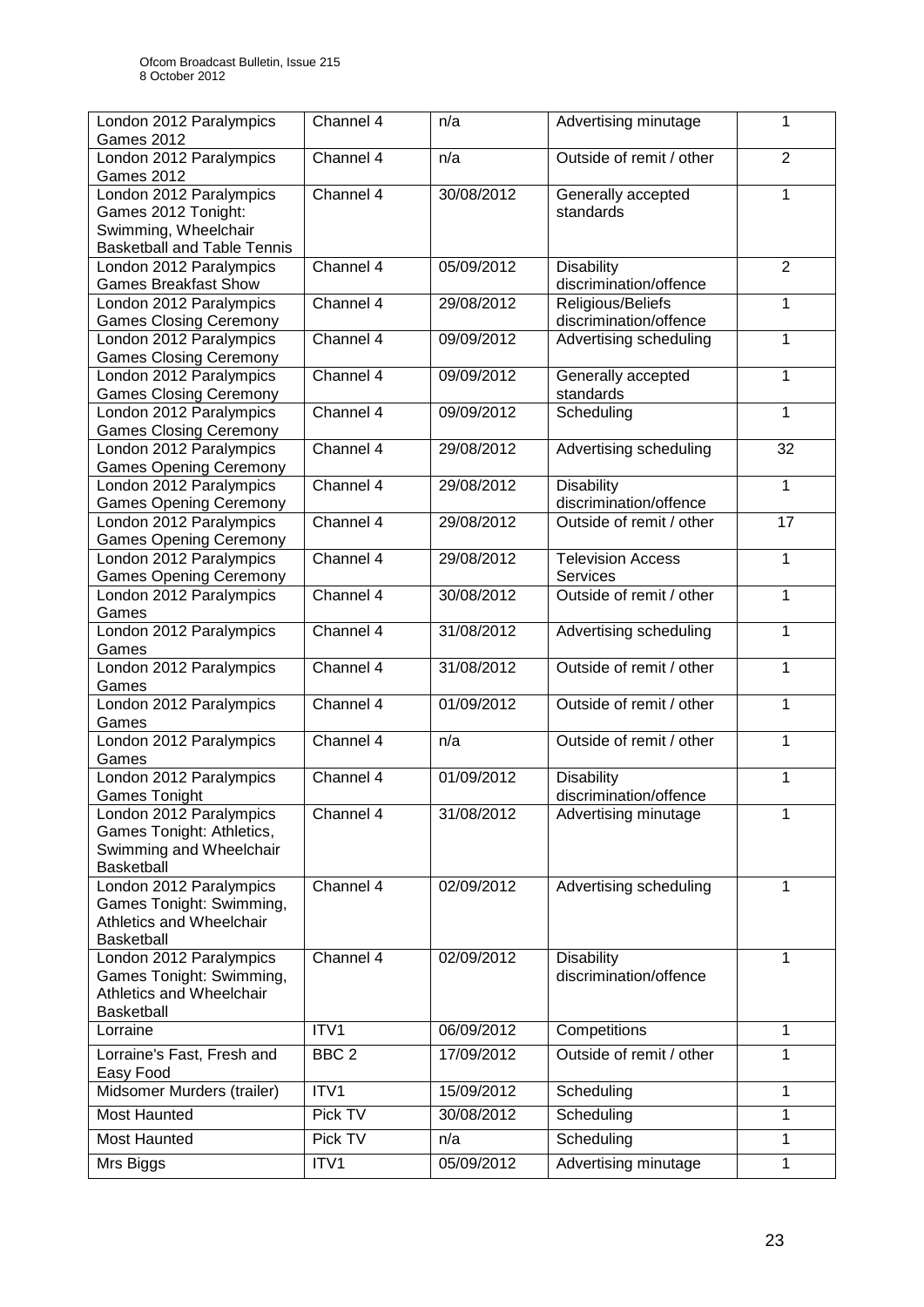| <b>New Tricks</b>                                 | BBC <sub>1</sub>                                 | 27/08/2012 | Generally accepted<br>standards             | 1              |
|---------------------------------------------------|--------------------------------------------------|------------|---------------------------------------------|----------------|
| <b>News</b>                                       | Cool FM                                          | 11/09/2012 | Due accuracy                                | 1              |
| News programming                                  | <b>BBC 1,</b><br>BBC News 24,<br><b>Sky News</b> | n/a        | Due impartiality/bias                       | 1              |
| News programming                                  | Various                                          | n/a        | Due impartiality/bias                       | 1              |
| Newsround                                         | <b>CBBC</b>                                      | 17/09/2012 | Offensive language                          | 1              |
| <b>NFL Monday Night Football</b>                  | <b>BBC Red</b><br><b>Button</b>                  | 18/09/2012 | Outside of remit / other                    | 1              |
| One Foot in The Grave                             | Gold                                             | 06/09/2012 | Offensive language                          | 1              |
| Only Fools and Horses                             | Gold                                             | n/a        | Outside of remit / other                    | 1              |
| Panorama (trailer)                                | BBC <sub>1</sub>                                 | 09/09/2012 | Offensive language                          | 1              |
| Paranormal Witness (trailer)                      | Really                                           | 21/08/2012 | Scheduling                                  | 1              |
| Phones 4U's sponsorship of<br>Films on 4          | Film 4                                           | 07/09/2012 | Generally accepted<br>standards             | 1              |
| Phones 4U's sponsorship of<br><b>Sky Atlantic</b> | <b>Sky Atlantic</b>                              | n/a        | Generally accepted<br>standards             | 1              |
| Political advertising                             | n/a                                              | n/a        | Advertising content                         | 1              |
| <b>Press Preview</b>                              | <b>Sky News</b>                                  | 11/09/2012 | Generally accepted<br>standards             | 1              |
| Programming                                       | <b>Sikh Channel</b><br>and Sangat TV             | n/a        | Religious/Beliefs<br>discrimination/offence | 1              |
| Programming                                       | Talksport                                        | n/a        | Outside of remit / other                    | 1              |
| Project Runway                                    | FashionOne                                       | 13/09/2012 | Offensive language                          | 1              |
| <b>Question and Answer</b>                        | Ramadan TV                                       | 15/08/2012 | Religious/Beliefs<br>discrimination/offence | 1              |
| <b>RDS Traffic Updates</b>                        | Radio<br>Cambridgeshire                          | n/a        | Outside of remit / other                    | 1              |
| <b>RDS Traffic Updates</b>                        | <b>Radio Suffolk</b>                             | n/a        | Outside of remit / other                    | 1              |
| <b>RDS Traffic Updates</b>                        | <b>Three Counties</b><br>Radio                   | n/a        | Outside of remit / other                    | 1              |
| Red or Black?                                     | ITV1                                             | 01/09/2012 | Competitions                                | 1              |
| <b>Rip Off Britain</b>                            | <b>BBC 1 Wales</b>                               | 12/09/2012 | Outside of remit / other                    | 1              |
| Roy                                               | BBC 1                                            | 13/09/2012 | <b>Disability</b><br>discrimination/offence | 1              |
| Sexcetera                                         | Pick TV                                          | n/a        | Sexual material                             | 1              |
| Shaheedi Smagam                                   | Sikh Channel                                     | 16/07/2012 | Religious/Beliefs<br>discrimination/offence | 11             |
| <b>Shooting Stars</b>                             | Dave                                             | 22/07/2012 | Offensive language                          | 1              |
| Sikh Channel                                      | Sikh Channel                                     | 16/07/2012 | Religious/Beliefs<br>discrimination/offence | $\overline{2}$ |
| Sikh Channel                                      | Sikh Channel                                     | 19/07/2012 | Religious/Beliefs<br>discrimination/offence | 1              |
| Sikh Channel                                      | Sikh Channel                                     | 22/07/2012 | Religious/Beliefs<br>discrimination/offence | 1              |
| <b>Sikh Channel Reports</b>                       | Sikh Channel                                     | 04/08/2012 | Religious/Beliefs<br>discrimination/offence | 1              |
| Sinbad                                            | Sky1                                             | 09/09/2012 | Scheduling                                  | 1              |
| <b>Sky News</b>                                   | <b>Sky News</b>                                  | 13/09/2012 | Generally accepted<br>standards             | 1              |
| Sky News at 5 with Andrew                         | <b>Sky News</b>                                  | 02/09/2012 | Generally accepted                          | 1              |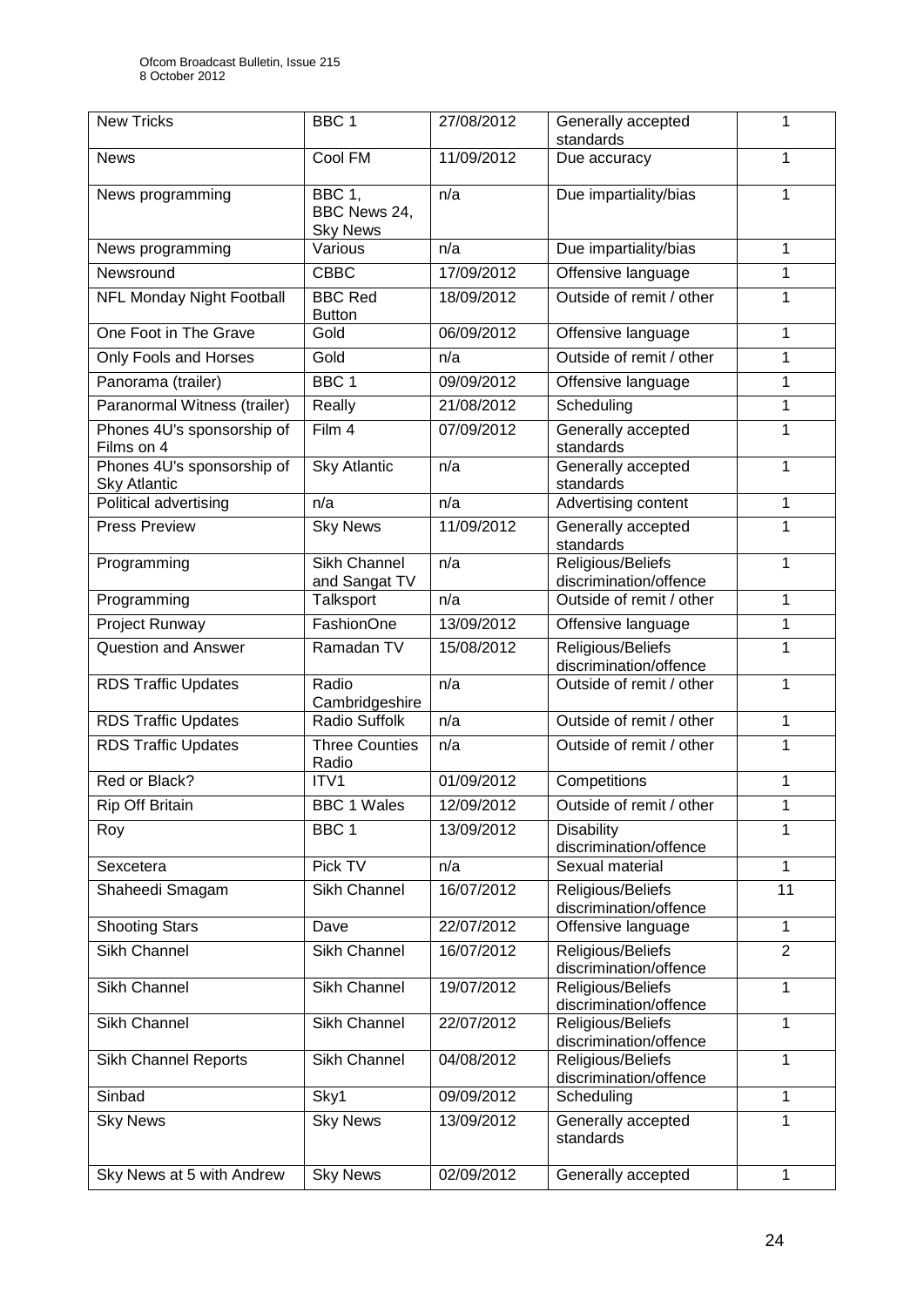| Wilson                                   |                    |            | standards                                       |                |
|------------------------------------------|--------------------|------------|-------------------------------------------------|----------------|
| <b>Special Documentary</b>               | Sangat TV          | 24/06/2012 | Religious/Beliefs                               | 1              |
|                                          |                    |            | discrimination/offence                          |                |
| <b>Special Documentary</b>               | Sangat TV          | 24/06/2012 | Religious/Beliefs                               | 1              |
|                                          |                    |            | discrimination/offence                          |                |
| Special Documentary / Sikh               | Sangat TV          | 10/06/2012 | Religious/Beliefs                               | 1              |
| Youth Show                               |                    | 10/06/2012 | discrimination/offence                          | 1              |
| Special Documentary / Sikh<br>Youth Show | Sangat TV          |            | Religious/Beliefs<br>discrimination/offence     |                |
| Studio 66                                | Studio 66 TV2      | 03/09/2012 | Generally accepted                              | 1              |
|                                          |                    |            | standards                                       |                |
| Studio 66 Days                           | Studio 66 TV1      | 04/09/2012 | Participation TV -                              | 1              |
|                                          |                    |            | Offence                                         |                |
| Super Scoreboard                         | Clyde 1            | 14/08/2012 | Due impartiality/bias                           | 1              |
| <b>Super Tiny Animals</b>                | ITV2               | 03/09/2012 | Animal welfare                                  | $\overline{2}$ |
| Talk Talk's sponsorship of               | ITV1               | 08/09/2012 | Under 18s in                                    | $\overline{2}$ |
| The X Factor                             |                    |            | programmes                                      |                |
| <b>Televison X</b>                       | Televison X        | n/a        | Participation TV -                              | 1              |
|                                          | Channel 5          |            | Protection of under 18s                         |                |
| The Bachelor                             |                    | 24/08/2012 | Materially misleading                           | 1              |
| The Best of Steve Allen                  | <b>LBC 97.3 FM</b> | 22/04/2012 | <b>Disability</b>                               | 1              |
|                                          |                    | n/a        | discrimination/offence<br>Materially misleading | 1              |
| The British (Trailer)                    | Sky1               |            |                                                 |                |
| The Chase                                | ITV1               | 14/09/2012 | Animal welfare                                  | 1              |
| The Chase                                | ITV1               | 14/09/2012 | Outside of remit / other                        | 1              |
| The Chase                                | ITV1               | 16/09/2012 | Outside of remit / other                        | 1              |
| The Daily Show (trailer)                 | Comedy<br>Central  | 29/08/2012 | Sexual material                                 | 1              |
| The Inbetweeners                         | Channel 4          | 09/09/2012 | Generally accepted                              | 1              |
|                                          |                    |            | standards                                       |                |
| The Jonathan Ross Show                   | ITV1               | 08/09/2012 | Animal welfare                                  | 1              |
| The Last Leg with Adam                   | Channel 4          | 30/08/2012 | <b>Disability</b>                               | 1              |
| <b>Hills</b>                             | Channel 4          | 30/08/2012 | discrimination/offence                          | 1              |
| The Last Leg with Adam<br><b>Hills</b>   |                    |            | Generally accepted<br>standards                 |                |
| The Last Leg with Adam                   | Channel 4          | 31/08/2012 | <b>Disability</b>                               | 1              |
| <b>Hills</b>                             |                    |            | discrimination/offence                          |                |
| The Last Leg with Adam                   | Channel 4          | 31/08/2012 | Generally accepted                              | 1              |
| <b>Hills</b>                             |                    |            | standards                                       |                |
| The Last Leg with Adam                   | Channel 4          | 01/09/2012 | <b>Disability</b>                               | 12             |
| Hills<br>The Last Leg with Adam          | Channel 4          | 02/09/2012 | discrimination/offence<br><b>Disability</b>     | 1              |
| <b>Hills</b>                             |                    |            | discrimination/offence                          |                |
| The Last Leg with Adam                   | Channel 4          | 04/09/2012 | <b>Disability</b>                               | 1              |
| <b>Hills</b>                             |                    |            | discrimination/offence                          |                |
| The Last Leg with Adam                   | Channel 4          | 06/09/2012 | Disability                                      | 1              |
| <b>Hills</b>                             |                    |            | discrimination/offence                          |                |
| The Million Pound Drop Live              | Channel 4          | 14/09/2012 | Outside of remit / other                        | 1              |
| The One Show                             | BBC <sub>1</sub>   | 14/09/2012 | Sexual orientation<br>discrimination/offence    | $\mathbf{1}$   |
| The One Show                             | BBC <sub>1</sub>   | n/a        | Participation TV -<br>Offence                   | 1              |
| The Revolution Will be                   | BBC <sub>3</sub>   | 12/09/2012 | Sexual orientation                              | 1              |
| <b>Televised</b>                         |                    |            | discrimination/offence                          |                |
| The X Factor                             | ITV1               | 01/09/2012 | Competitions                                    | 1              |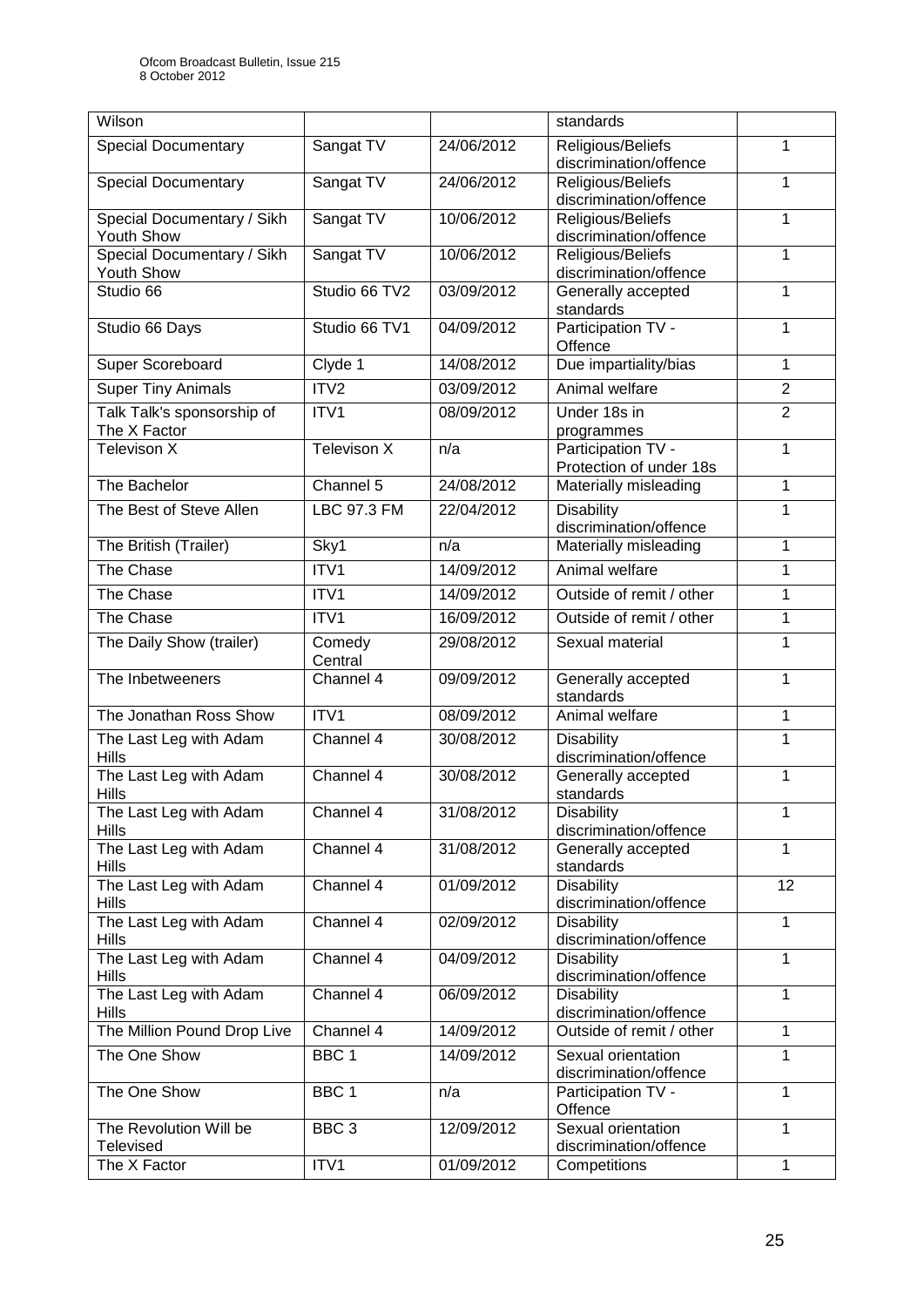| The X Factor               | ITV1             | 01/09/2012 | Generally accepted<br>standards             |   |
|----------------------------|------------------|------------|---------------------------------------------|---|
| The X Factor               | ITV <sub>1</sub> | 08/09/2012 | Gender<br>discrimination/offence            | 1 |
| The X Factor               | ITV <sub>1</sub> | 08/09/2012 | Race<br>discrimination/offence              | 6 |
| The X Factor               | ITV1             | 08/09/2012 | Offensive language                          | 1 |
| The X Factor               | ITV1             | 09/09/2012 | <b>Disability</b><br>discrimination/offence | 1 |
| The X Factor               | ITV1             | 15/09/2012 | Outside of remit / other                    | 1 |
| There's No Taste Like Home | ITV <sub>1</sub> | 09/09/2012 | Offensive language                          | 1 |
| This Morning               | ITV1             | 14/09/2012 | Due accuracy                                | 1 |
| Ummah Channel              | Ummah<br>Channel | n/a        | Charity appeals                             | 1 |
| Waterloo Road              | BBC <sub>1</sub> | 30/08/2012 | <b>Television Access</b><br><b>Services</b> | 1 |
| Waterloo Road              | BBC <sub>1</sub> | 13/09/2012 | Scheduling                                  | 1 |
| Xtra Factor                | ITV <sub>2</sub> | 26/08/2012 | Generally accepted<br>standards             | 1 |
| You've Been Framed!        | ITV <sub>1</sub> | 08/09/2012 | Generally accepted<br>standards             | 1 |
| ZingZillas                 | <b>CBeebies</b>  | 14/09/2012 | Generally accepted<br>standards             | 1 |